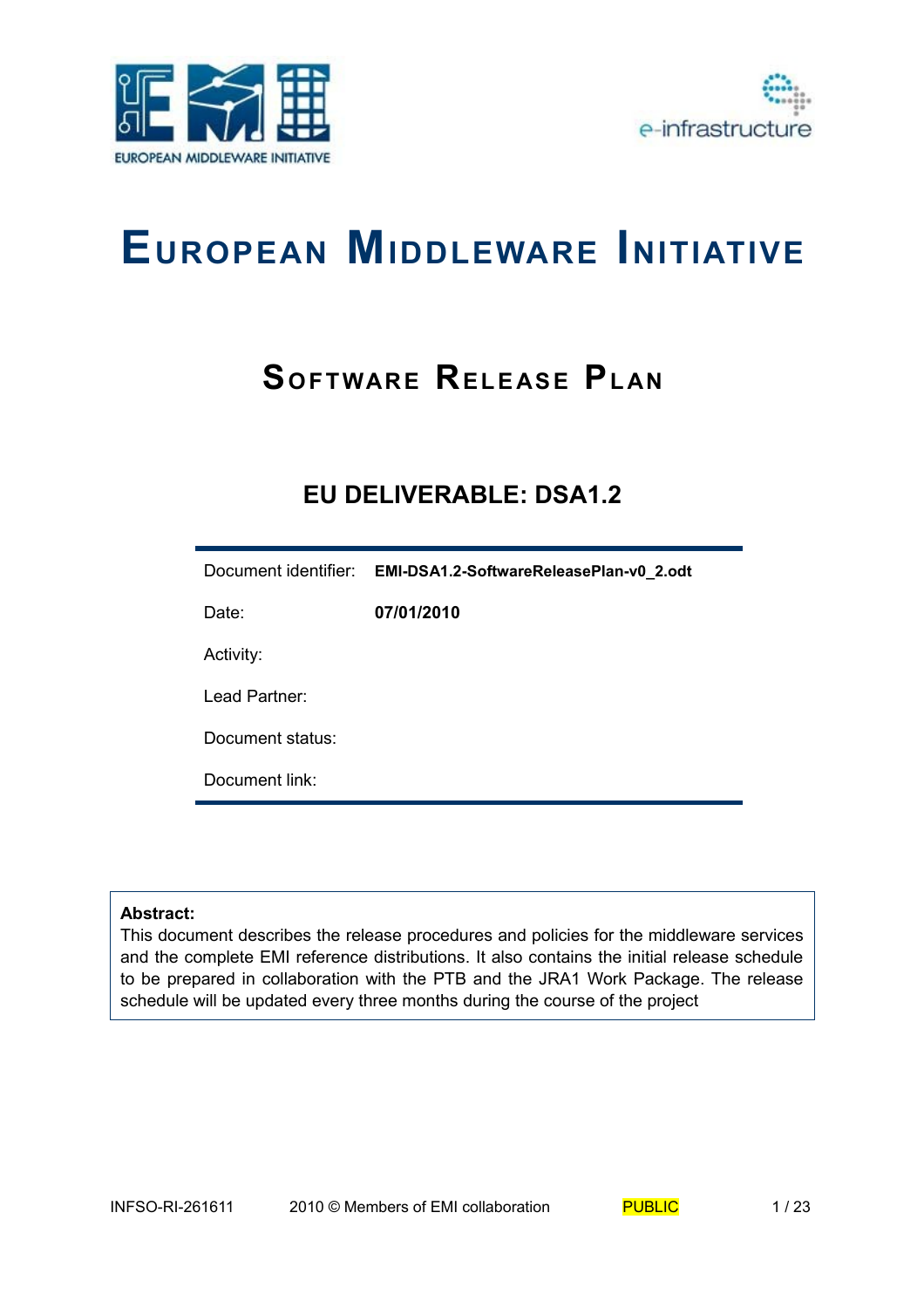

#### **SOFTWARERELEASEPLAN** *Doc. Identifier:* <EMI\_DSA1.2-SoftwareReleasePlan-v0.5.odt> *Date:* **02/11/2010**

#### **Copyright notice:**

Copyright (c) Members of the EMI Collaboration. 2010.

See http://www.eu-emi.eu/about/Partners/ for details on the copyright holders.

EMI ("European Middleware Initiative") is a project partially funded by the European Commission. For more information on the project, its partners and contributors please see http://www.eu-emi.eu.

This document is released under the Open Access license. You are permitted to copy and distribute verbatim copies of this document containing this copyright notice, but modifying this document is not allowed. You are permitted to copy this document in whole or in part into other documents if you attach the following reference to the copied elements: "Copyright (C) 2010. Members of the EMI Collaboration. http://www.eu-emi.eu ".

The information contained in this document represents the views of EMI as of the date they are published. EMI does not guarantee that any information contained herein is error-free, or up to date.

EMI MAKES NO WARRANTIES, EXPRESS, IMPLIED, OR STATUTORY, BY PUBLISHING THIS DOCUMENT.

| <b>Delively Olip</b> |             |                              |             |                  |
|----------------------|-------------|------------------------------|-------------|------------------|
|                      | <b>Name</b> | Partner /<br><b>Activity</b> | <b>Date</b> | <b>Signature</b> |

## **Delivery Slip**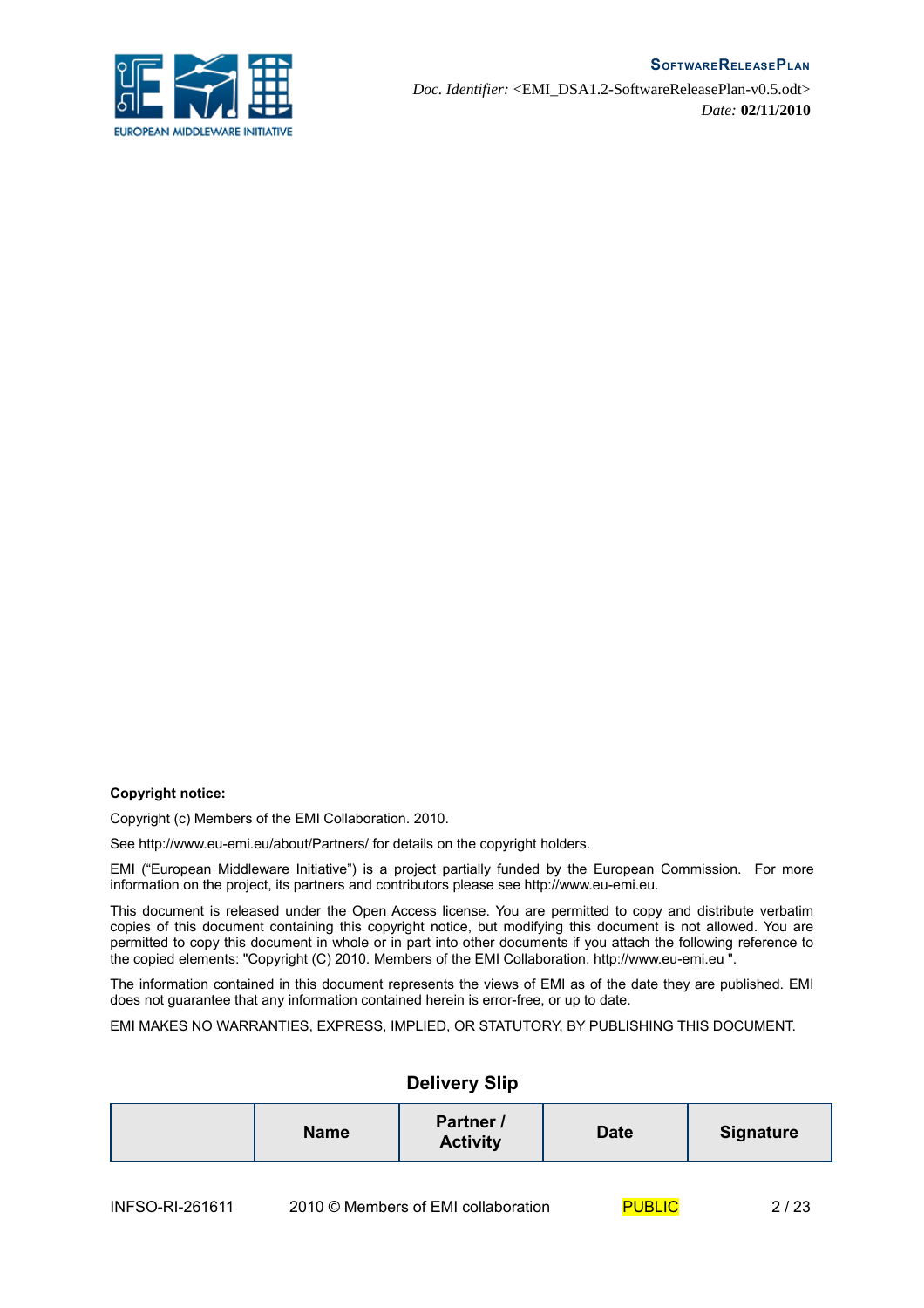

| From               | Cristina Aiftimiei | <b>INFN/SA1</b> | 01/07/10 |  |
|--------------------|--------------------|-----------------|----------|--|
| <b>Reviewed by</b> |                    |                 |          |  |
| <b>Approved by</b> |                    |                 |          |  |

#### **Document Log**

| <b>Issue</b>      | <b>Date</b> | <b>Comment</b>                             | <b>Author / Partner</b> |
|-------------------|-------------|--------------------------------------------|-------------------------|
|                   | 01/07/2010  | Table of Contents                          | Cristina Aiftimiei      |
| $\gamma$          | 15/07/2010  | Added Chapter 3                            | Cristina Aiftimiei      |
| $\mathbf{\Omega}$ | 24/10/2010  | Added Release Categories, Release Criteria | Cristina Aiftimiei      |

## **Document Change Record**

| <b>Issue</b>   | Item | <b>Reason for Change</b> |
|----------------|------|--------------------------|
|                |      |                          |
| $\overline{2}$ |      |                          |
| $\mathbf{3}$   |      |                          |
|                |      |                          |
|                |      |                          |
|                |      |                          |
|                |      |                          |
|                |      |                          |
|                |      |                          |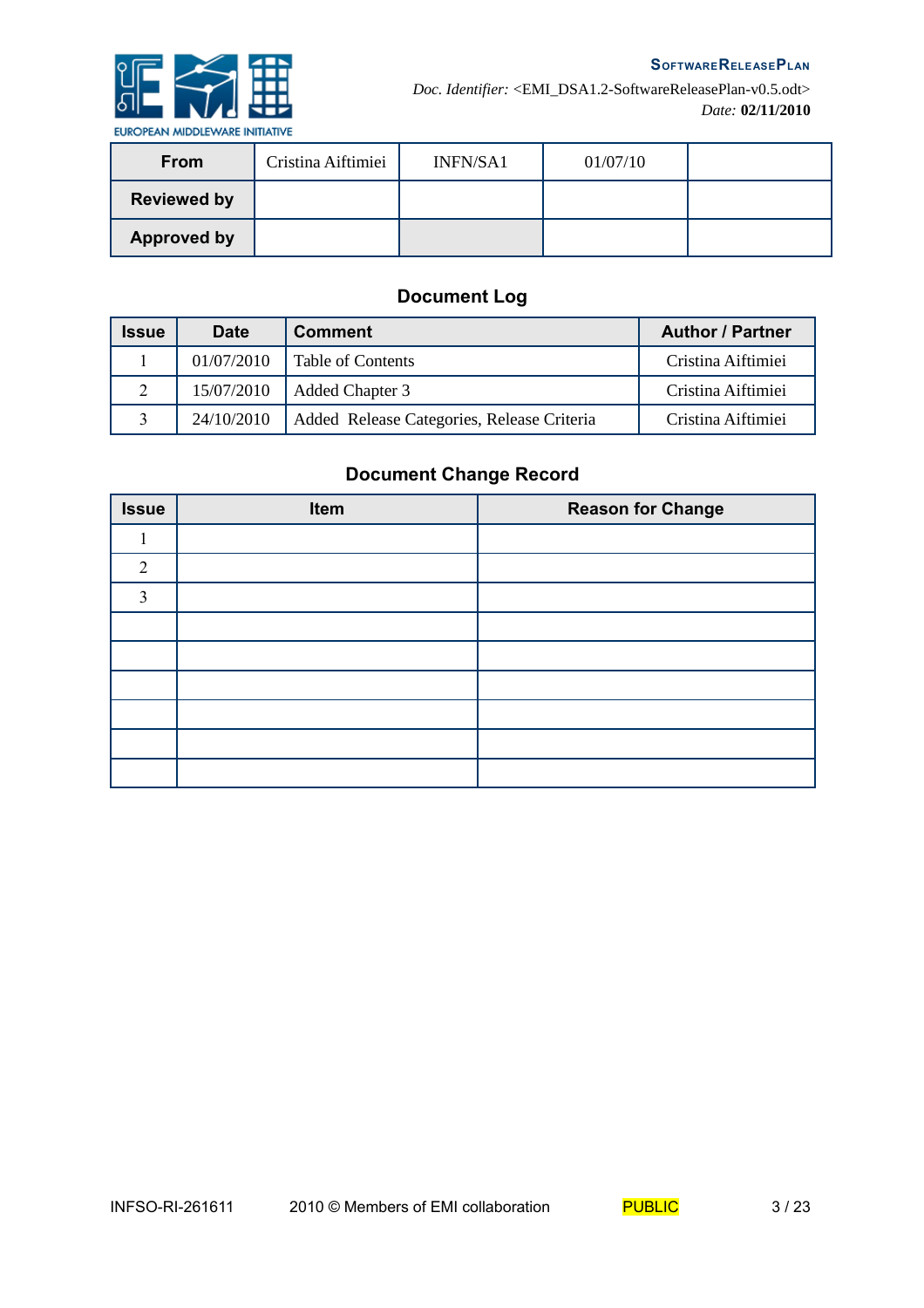

## **TABLE OF CONTENTS**

| 1.           |   |
|--------------|---|
|              |   |
|              |   |
|              |   |
|              |   |
|              |   |
| 2.           |   |
| 3.           |   |
|              |   |
|              |   |
|              |   |
|              |   |
|              |   |
| $\mathbf{4}$ |   |
|              |   |
|              |   |
|              |   |
|              |   |
|              |   |
|              |   |
|              |   |
|              |   |
|              |   |
|              |   |
|              |   |
|              |   |
|              |   |
|              | 9 |
|              |   |
|              |   |
|              |   |
| 5.           |   |
| 6            |   |
|              |   |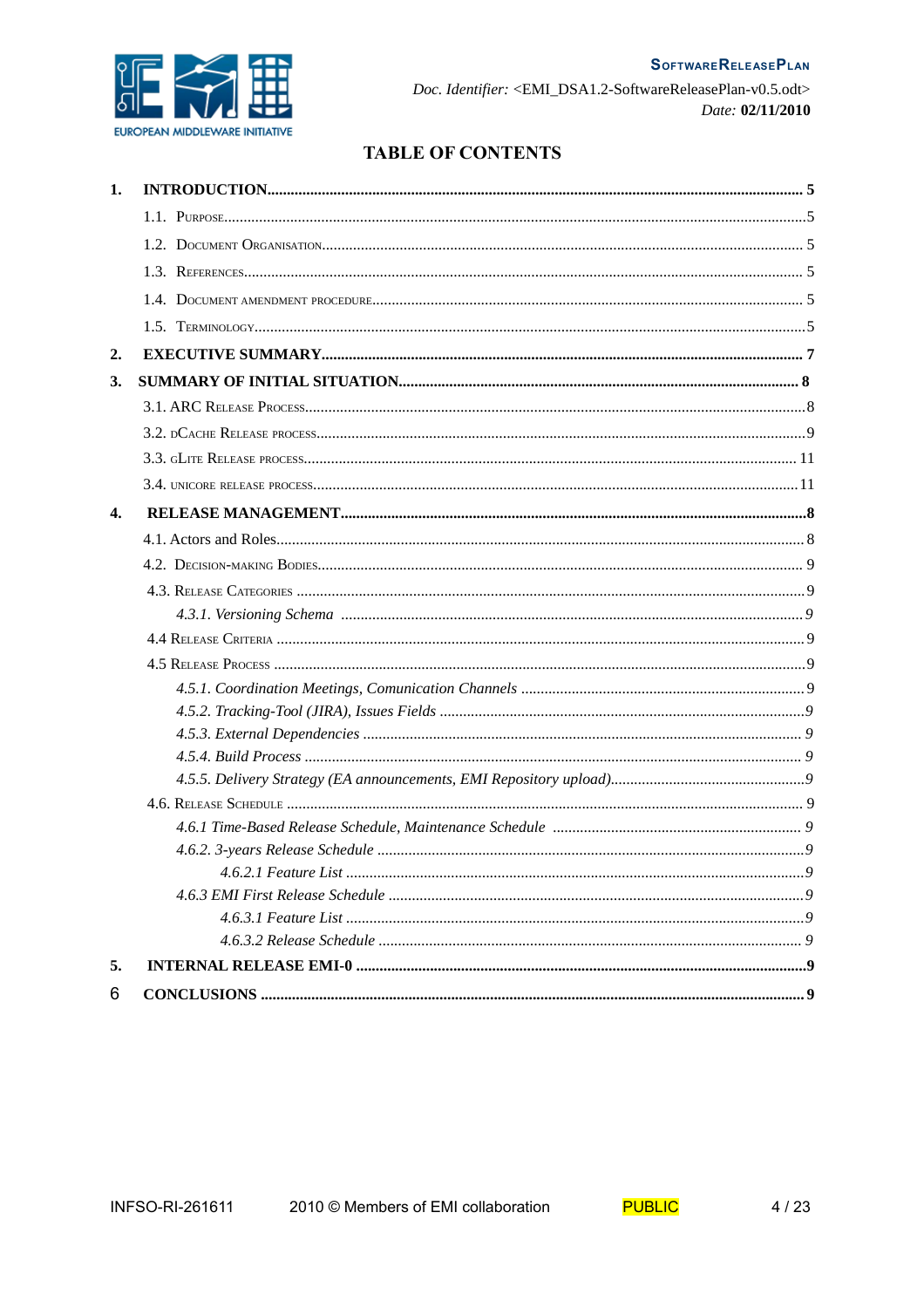

#### **1. INTRODUCTION**

#### **1.1. PURPOSE**

*<This section contains a description of the purpose of the document in the context of the EMI project>*

#### **1.2. DOCUMENT ORGANISATION**

*<This section contains a description of how the document is organized and a very brief description of each chapter>*

#### **1.3. REFERENCES**

| R1             |  |
|----------------|--|
| $\mathbf{R2}$  |  |
| R3             |  |
| R <sub>4</sub> |  |
| R5             |  |
| <b>R6</b>      |  |
|                |  |
|                |  |

#### **DOCUMENT AMENDMENT PROCEDURE**

This document can be amended by *sperson or team that can make changes to this document* to any feedback from other teams or people. Minor changes, such as spelling corrections, content formatting or minor text reorganisation not affecting the content and meaning of the document can be applied by the *<u><person or team that can make changes to this document>* without peer review. Other</u> changes must be submitted to peer review and to the EMI PEB for approval.

When the document is modified for any reason, its version number shall be incremented accordingly. The document version number shall follow the standard EMI conventions for document versioning. The document shall be maintained in the CERN CDS repository and be made accessible through the OpenAIRE portal.

#### **1.4. TERMINOLOGY**

| $\langle$ XYZ> $\rangle$ <description and="" if="" needed="" references=""></description> |
|-------------------------------------------------------------------------------------------|
|                                                                                           |
|                                                                                           |
|                                                                                           |
|                                                                                           |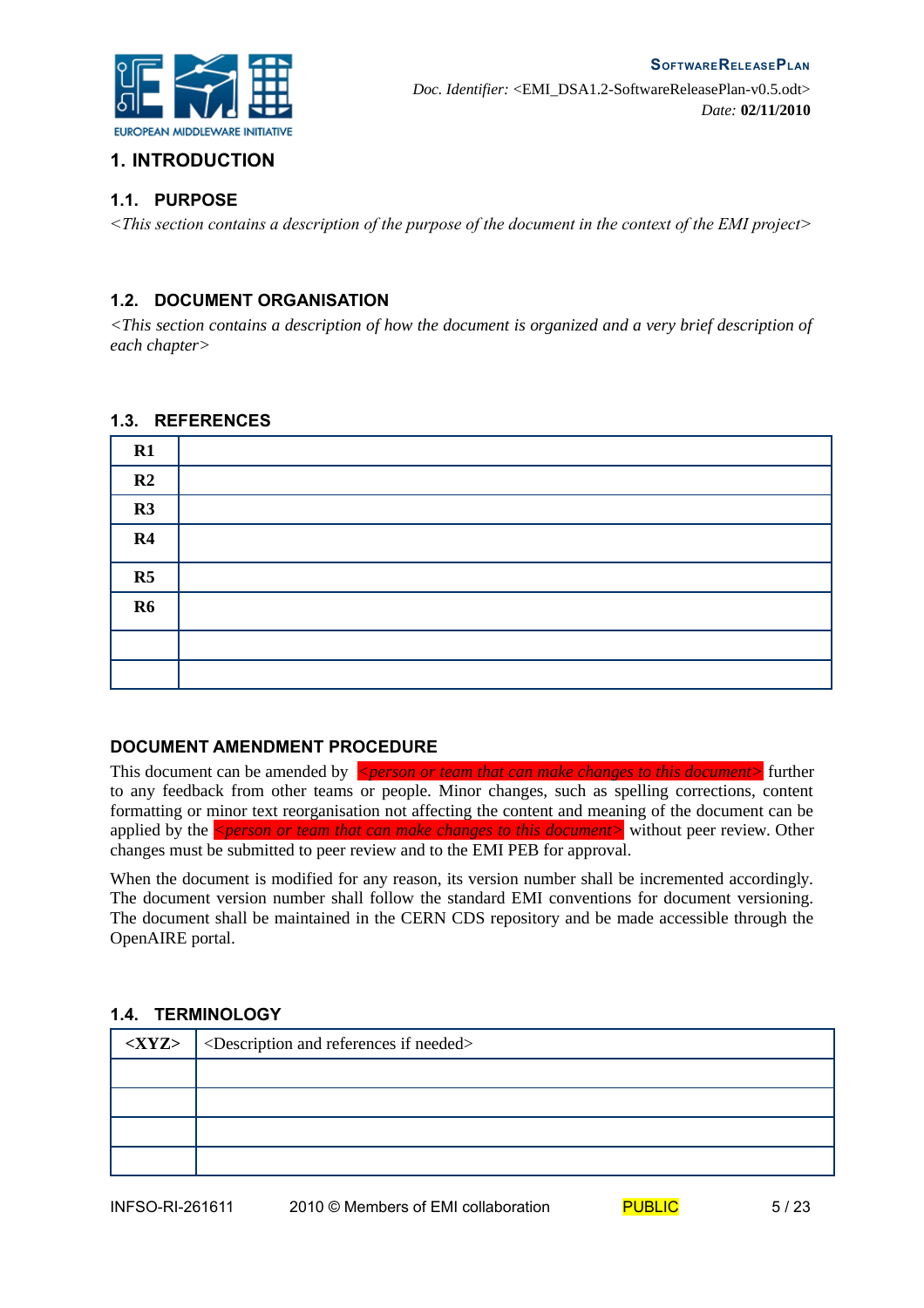

*Doc. Identifier:* <EMI\_DSA1.2-SoftwareReleasePlan-v0.5.odt> *Date:* **02/11/2010**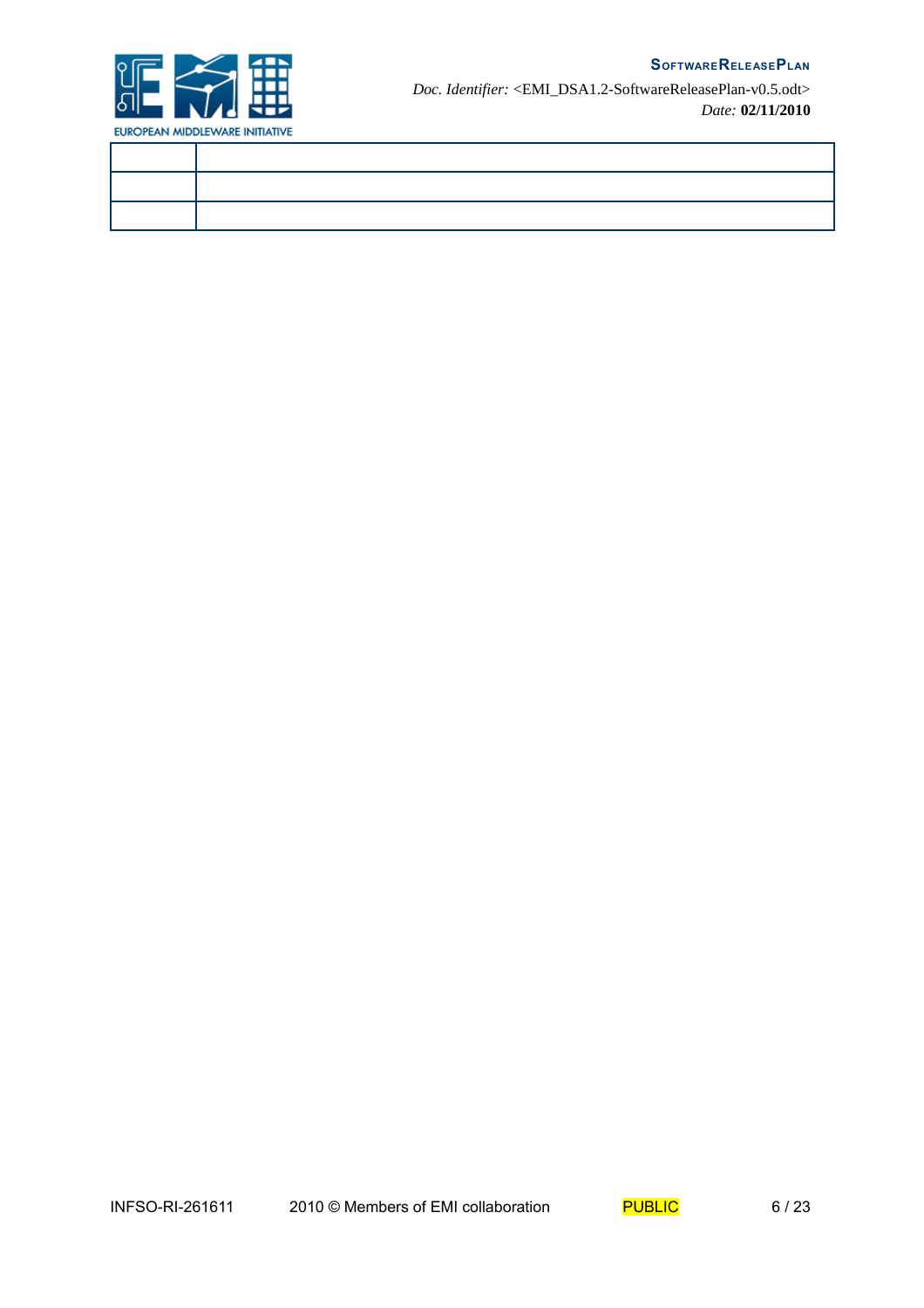

#### **2. EXECUTIVE SUMMARY**

*<High-level summary of the content of this document. It should provide the reader with information about the structure of the document the most important elements of its content. Max one page.>*

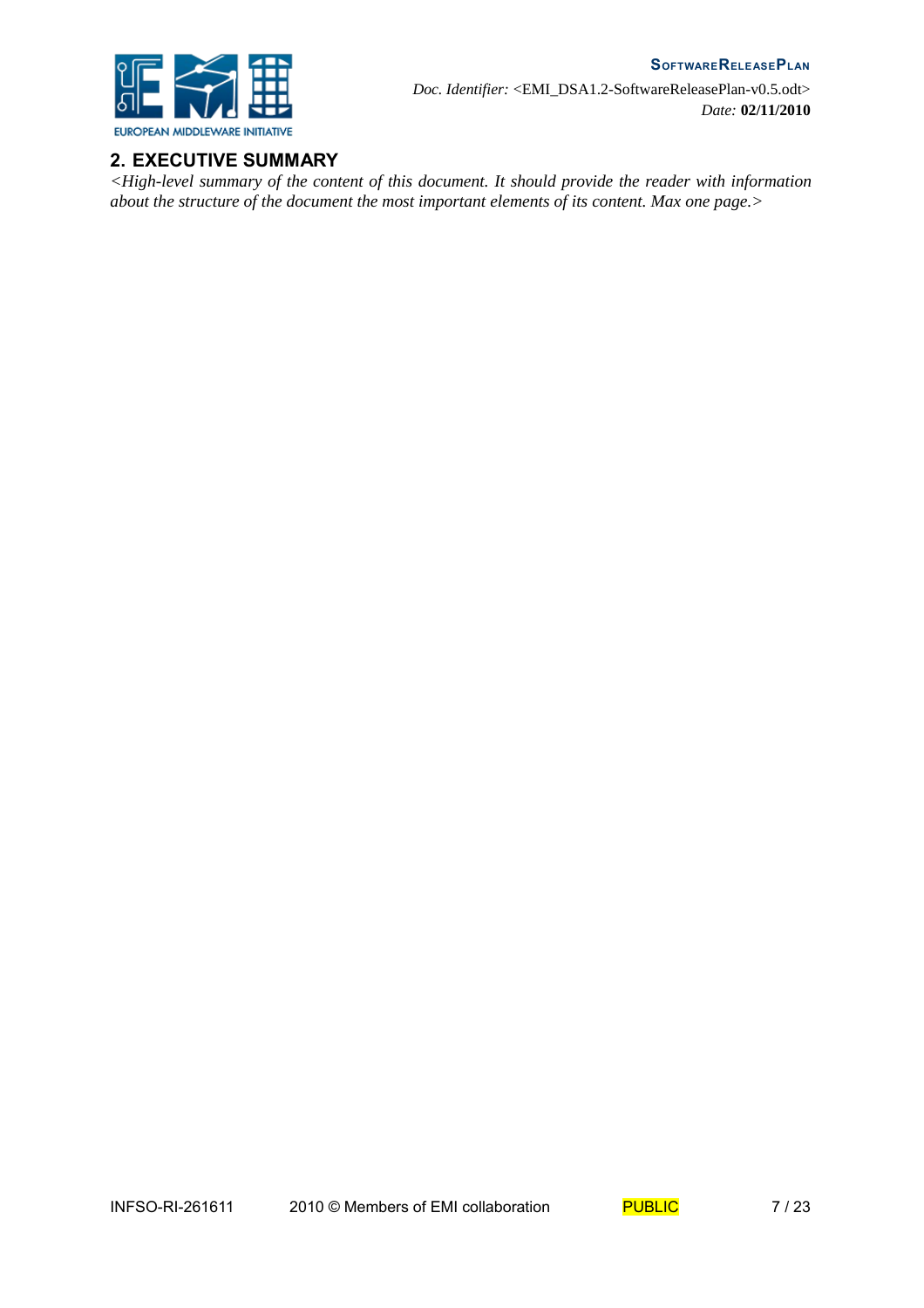

## **3. SUMMARY OF INITIAL SITUATION**

This section presents a short overview of the release processes of the 4 MW providers, ARC, dCache, gLite, UNICORE, that constitute the basis on which the EMI Release process will be developed.

#### **3.1. ARC RELEASE PROCESS**

The **Advanced Resource Connector (ARC)** middleware, developed by NorduGrid collaboration, is a software solution that uses Grid technologies to enable sharing and federation of computing and storage resources distributed across different administrative and application domains. ARC is used to create Grid infrastructures of various scope and complexity, from campus to national Grids.

This is a summary of the information present at [1] [\(http://wiki.nordugrid.org/index.php/Release\\_management\)](http://wiki.nordugrid.org/index.php/Release_management).

#### **3.1.1 Background**

An *ARC release* is defined as a set of source packages AND the corresponding binaries packages on the supported platforms. The source release is defined by an SVN tag. *ARC releases* have been created with the strong emphasis on multiplatform support, Linux distribution independence and recently also extended OS independence (Linux, Windows, Mac, Solaris), non-intrusiveness and ease of operation

#### **3.1.2 Development Environment**

- code is kept in svn spread over several svn trees, ARC has a non-monolitic source code tree (svn.nordugrid.org)
- Bugzilla is used to report software defects and to act upon them; feature requests are also collected in Bugzilla; bugs, including feature requests are periodically reviewed and prioritized
- WIKI [ref [http://wiki.nordugrid.org/\]](http://wiki.nordugrid.org/) is used as a workarea: to collect development plans, technical drafts, release coordination, configuration templates, quick guides, HOWTOs
- nordugrid-discuss mailing: high traffic technical list
- Ticketing system: an issue tracking system is used to provide user support
- Build and testing systems: currently there are two production systems in use to perform automatic nightly builds of several svn areas and to produce binary packages for tagged releases

#### **3.1.3 Release Categories**

**Major release:** longer term planning, 3-6 months preparation, alpha, beta, rcx test releases, introduces new components, featuresobsoletes components, may break backward compatibility

**Minor release:** planned bugfix release, max one month preparation, no new features, no new components, only fixes, scheduled release

**Emergency release**: unplanned urgent release to fix a security issue or a critical bug, maximum two weeks preparation

**Binary update of a release**: sometimes due to a change in the external dependencies ARC releases have to be rebuilt.. This does not affect the ARC source code, no re-taging takes place, only new binaries are buil and it can happen for both major, minor or emergency releases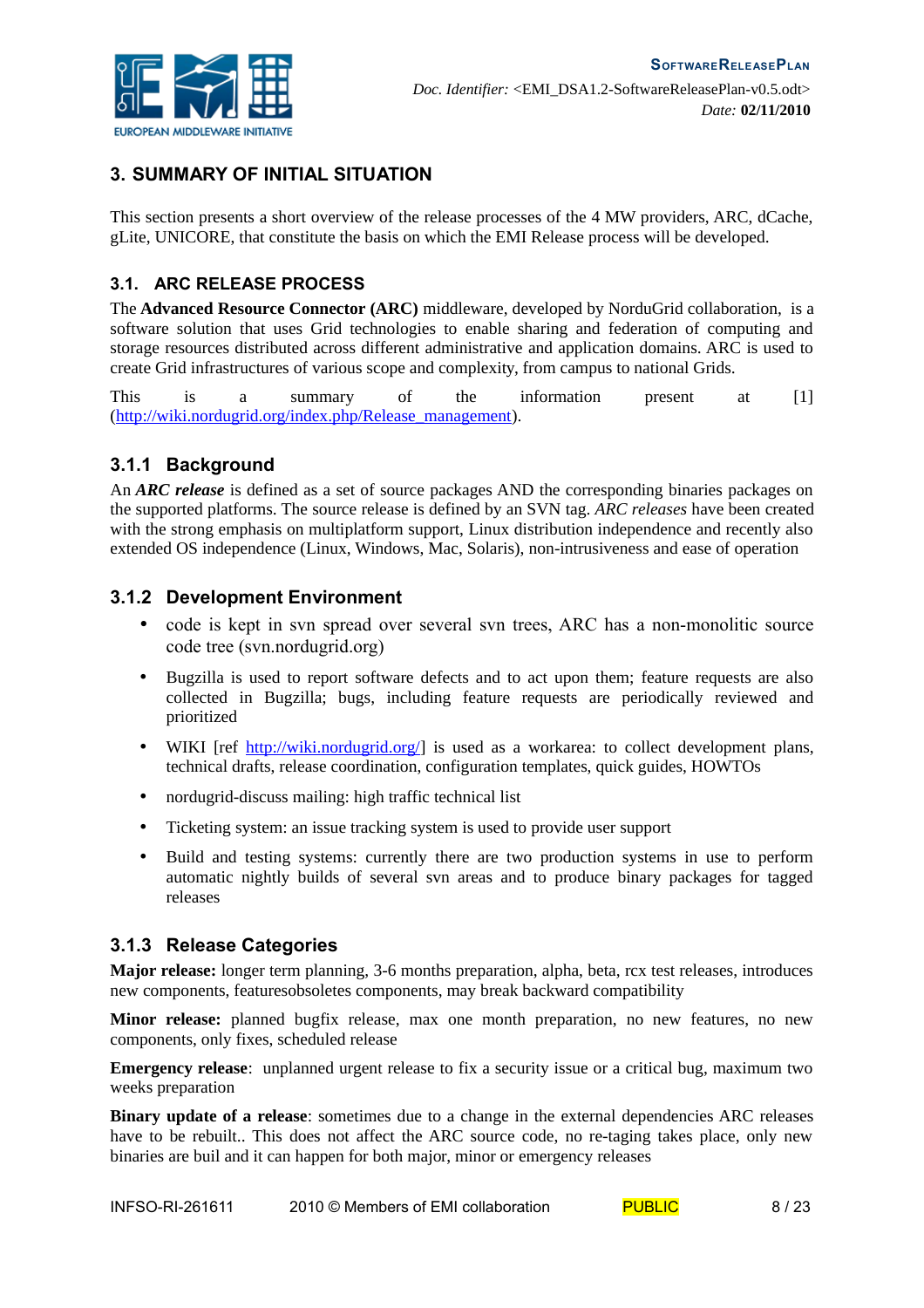

#### **3.1.4 Workflow**

#### **3.1.4.1 Scheduled release procedure:**

- Major or minor releases follow a scheduled release procedure: The contents of major ARC releases are trying to follow a high level ARC development roadmap
- Planning phase (community process): prioritizing open bugs to be fixed; collecting requests for new features (only for major release);
- Decision phase: decision takes into account the status (maturity) of release candidate components, the release content is defined in terms of components and bugs to be fixed; supported platforms decided
- Preparation of the release: creation of the release branch, documentation updates, release notes, release candidate(s) are created from the branch
- Testing: Release candidate is deployed on the test infrastructure where the test suits are executed
- Release is ready if: All the critical bugs recorded in the bugzilla are closed; functionality decided in planning phase is successfully tested on the release candidate; Binary packages are available for all supported platforms; Documentation reflecting changes from the previous release is in place

#### **3.1.4.2 Emergency Release Procedure:**

- Applied when running into a MAJOR ISSUE: a software defect considered critical or a security whole was discovered
- the reporting of the MAJOR ISSUE can happen through several channels: bugzilla, mailing list, direct contact to core coordination group members
- The emergence release is being prepared:
- Emergency release is ready, the process can't take more time than two weeks

#### **3.2. DCACHE RELEASE PROCESS**

**dCache** a system for storing and retrieving huge amounts of data, distributed among a large number of heterogenous server nodes, under a single virtual filesystem tree with a variety of standard access methods. Depending on the Persistency Model, dCache provides methods for exchanging data with backend (tertiary) Storage Systems as well as space management, pool attraction, dataset replication, hot spot determination and recovery from disk or node failures.

#### **3.2.1 Background**

*Time Based Releases:* dCache is moving away from feature based releases towards Time Based Releases. As the name already implies, this essentially means that it will be better in predicting when a release is being published. The drawback is that features which don't make it into the repository till some time before the release is due, just won't be part of that release. The advantage is that sites can do better planning in upgrading and that the synchronization with distributors is eased.

#### **3.2.2 Development Environment**

- for version control code is kept in SVN: [\(http://svn.dcache.org/dCache/\)](http://svn.dcache.org/dCache/)
- • [RT](http://rt.dcache.org/Ticket/Display.html) is used to keep track of software defects and to act upon them; feature requests are also collected in RT bugs [reference http://rt.dcache.org/Ticket/Display.html]

INFSO-RI-261611 2010 © Members of EMI collaboration PUBLIC 9/23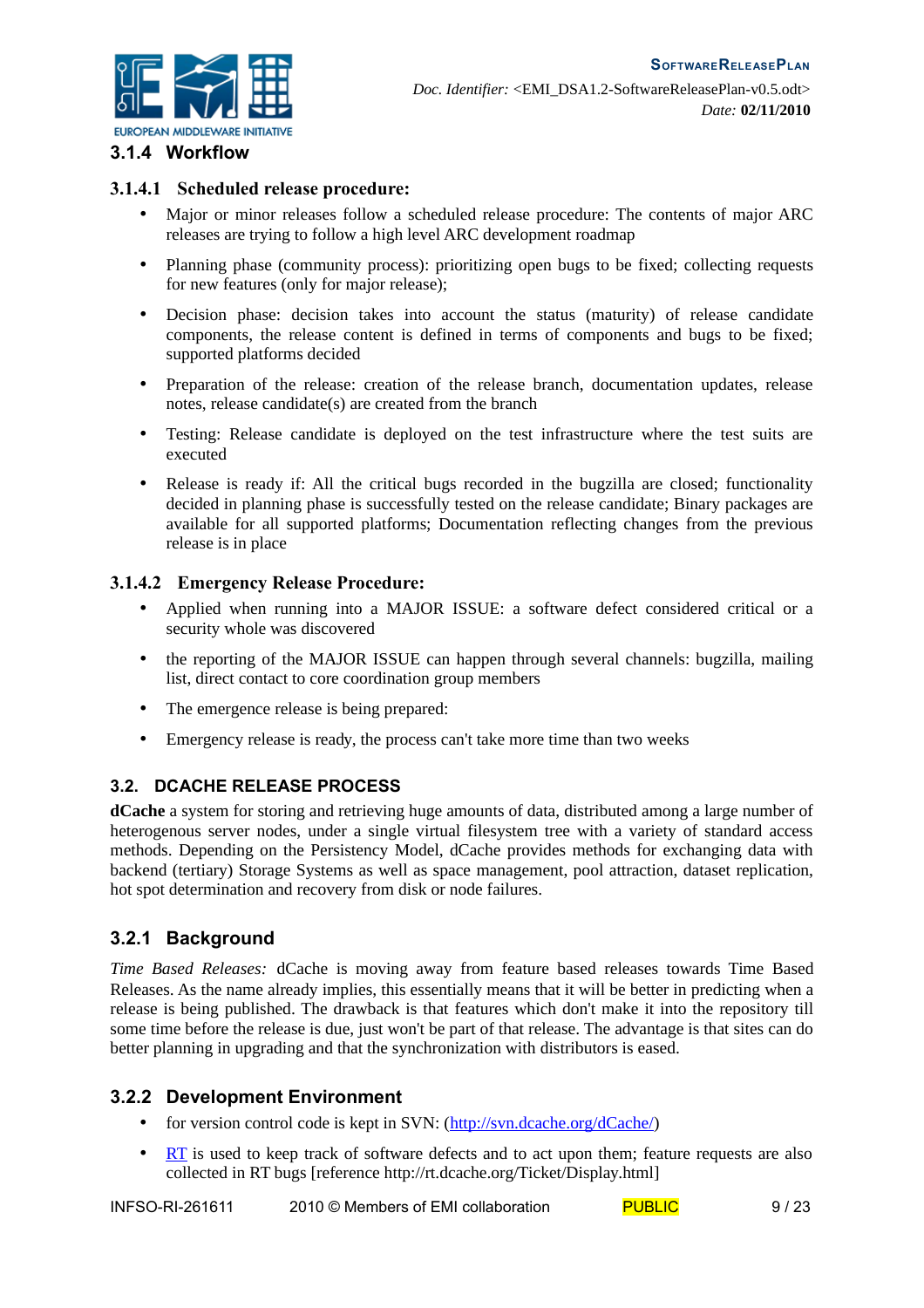

- WIKI (reference )http://trac.dcache.org/projects/dcache/wiki] is used as a workarea: to collect development plans, technical meetings, release coordination, documentation links
- Build and testing systems: currently the Hudson build & test system [reference [http://svn.dcache.org/build/\]](http://svn.dcache.org/build/) is used to perform automatic and on-demand builds and to produce binary (rpm) and source (tgz, pkg) packages for tagged releases

#### **3.2.3 Release Categories**

dCache follows a two dimensional release system. Every couple of months it is produced a feature release. Feature releases have version numbers 1.9.x-1, where x is a positive integer. Each feature release is followed up by a number of maintenance releases containing bug fixes or high priority feature tweaks. Maintenance releases for release 1.9.x-1 have version numbers 1.9.x-y, for y being an integer larger than 1.

- **Recommended Releases:** At any point in time, dCache.org will recommend a particular release that should be used on production systems. Other releases are considered stable, however care should be taken as such releases have only received limited amount of public testing or are outdated.
- **Golden Release:** One release is declared a "golden release" that means it is supported for a long period, in the order of a year or more. For golden releases there are strict rules concerning the patches which are allowed. (e.g. no new features)

#### **3.2.4 Workflow**

Two weeks before the release is declared to be cut, the repository is closed and no check-in is allowd anymore. At the same time, start testing.

Once a developer has done Unit Testing the code will be submitted to **Review Board**. Here the other developers can and should have a look at this code. Code has to be reviewed by at least one of the other developers and can be committed to the trunk branch as soon as all the developers who reviewed it mark it to be shipped. When code is committed commit hooks automatically build dCache, dcap and srm client. On error an email is sent to the developer who made the last commit. With the last successful build the yum repositories are updated and the rpms automatically installed on some machines.

If the code is intended to go into production branch the developer has to send a merge request to the Release Manager. Only the Release Manager can submit code to stable branches. A stable branch is any SVN branch from which releases are made.

#### **3.3. GLITE RELEASE PROCESS**

**gLite** is the next generation middleware for grid computing. Born from the collaborative efforts of more than 80 people in 12 different academic and industrial research centers as part of the EGEE Project, gLite provides a framework for building grid applications tapping into the power of distributed computing and storage resources across the Internet.

#### **3.3.1 Background**

[reference [https://edms.cern.ch/document/973115\]](https://edms.cern.ch/document/973115)

gLite uses a *'continuous release process*' which was defined and optimized during EGEE-II and EGEE-III projects. The guiding principle of this approach is to manage independent updates in isolation from one another, allowing each to progress through the full software life-cycle without interference. This has proven to bring numerous benefits, particularly in accelerating the adoption of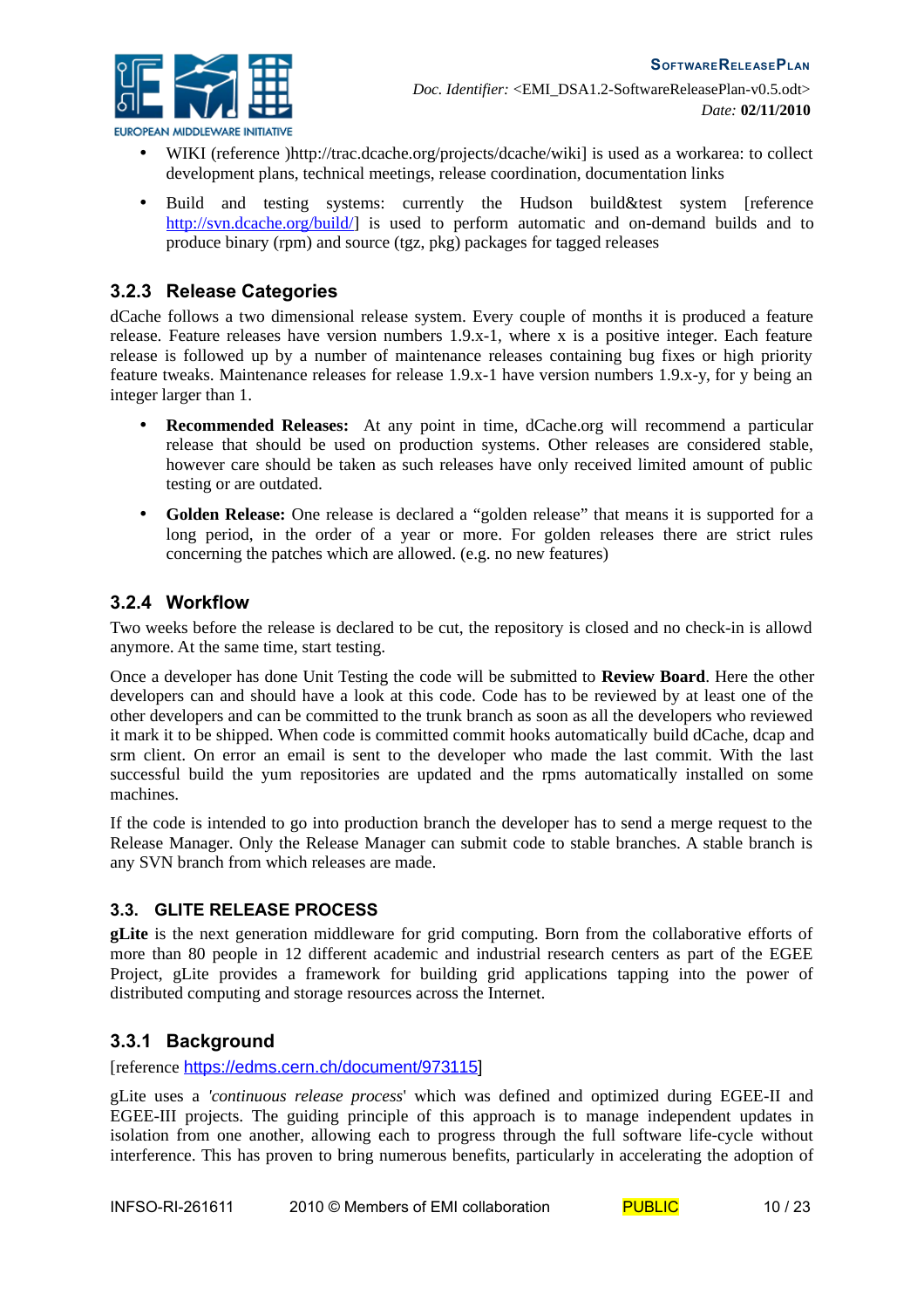

important changes which can be properly prioritized and which are not held back by other unrelated updates. In this model there is a baseline release to which updates are continuously added.

#### **3.3.2 Development Environment**

[reference [https://twiki.cern.ch/twiki/bin/view/EGEE/DevelopersGuide\]](https://twiki.cern.ch/twiki/bin/view/EGEE/DevelopersGuide)

- code is kept in CVS. The gLite CVS repository is hosted by the **CERN Central CVS Service** [reference]
- Savannah [reference] is used to report software defects, to act upon them, and as release tracking tool;
- WIKI [reference [https://twiki.cern.ch/twiki/bin/view/EGEE/EGEEgLite\]](https://twiki.cern.ch/twiki/bin/view/EGEE/EGEEgLite) is used as a workarea: to collect development plans, technical drafts, release coordination, configuration templates, quick guides, HOWTOs
- mailing-lists: project-eu-egee-midlleware-emt is used for developers discussions and announcements; weekly EMT [reference] telephone conferences are held for discussions on gLite Release Schedule, assess bug priorities.
- Ticketing system: GGUS ticketing system is used to provide user support [reference]
- Build and testing system: **ETICS** (eInfrastructure for Testing, Integration and Configuration of Software) is used to manage every aspect of the software development workflow, i.e. build, release and testing [ref [Etics documentation\]](https://twiki.cern.ch/twiki/bin/view/ETICS/WebHome)

#### **3.3.3 Release Categories**

[reference [https://edms.cern.ch/document/1041827/1\]](https://edms.cern.ch/document/1041827/1)

*(to add in Terminology or reference on PT)*

A PT will produce two different types of releases: **internal** and **production**. A *production release* is an update to a n*ode-type* (definition ??) and is considered production ready. An i*nternal release* is an update to individual, certified components that are made available to other product teams. The word 'internal' here denotes being internal to gLite, rather than internal to the Product Team.

**Internal Releases –** are initialized via a traditional Savannah patch. However, instead of being released to production, it will instead serve as input to node-type production patches. A modification will be required to Savannah to ensure that such patches are identifiable.

**Production Releases -** is an update to a self-contained product, typically node-type based, that will be deployed onto the production infrastructure. The product will typically contain a number of components that have been released internally by other product teams, however, it is the product team releasing the complete product to production that is ultimately responsible and accountable for that release.

#### **3.3.4 Workflow**

An overall description of the new gLite release process can be found in the **EGEE-III** gLite Product [Team Release Process](https://edms.cern.ch/document/1041827/1) [reference] document. The process is based on product teams being entirely responsible for their products (development, testing, integration and release). The Product Team Release Process [reference [https://twiki.cern.ch/twiki/bin/view/EGEE/ProdInt\]](https://twiki.cern.ch/twiki/bin/view/EGEE/ProdInt) consists on:

• Creating Patches and Metapackages: - PTs create in Savannah [ref] *metapackage patches*, if there are new metapackage versions, or i*nternal patches*, if there are new package versions that are not part of any PT metapackage but that are needed by other PTs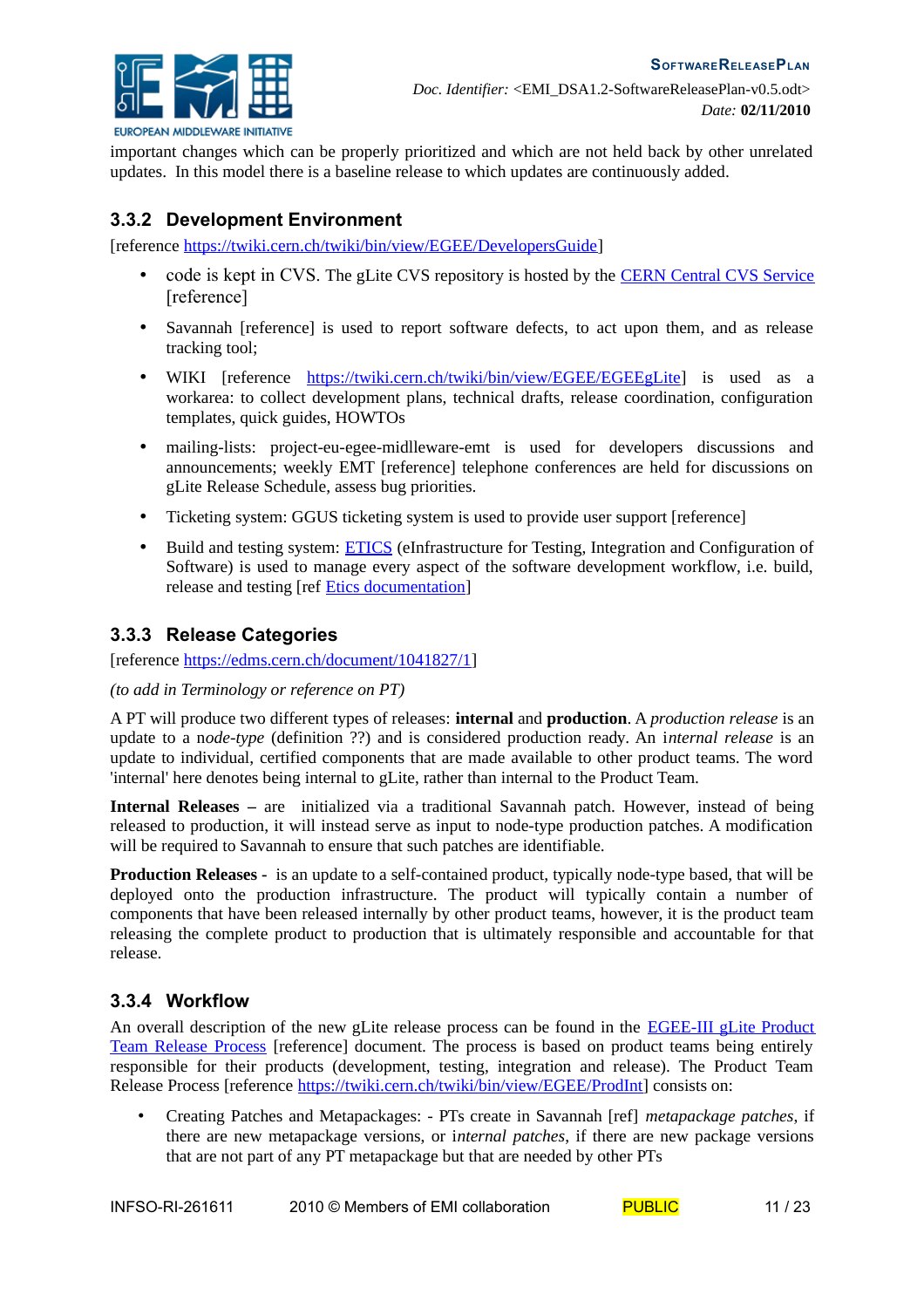

**EUROPEAN MIDDLEWARE INITIATIVE** 

- Certification and Tests: are under the PTs responsibility, following instructions on "How to certify a patch within a Product Team" guide [ref]. PTs should fill a certification report [ref [https://twiki.cern.ch/twiki/bin/view/Main/CertReportTemplate\]](https://twiki.cern.ch/twiki/bin/view/Main/CertReportTemplate); beta-repositories are created
- Verification: tests reports are verified and all the basic tests are run.
- Staged roll-out: Only for metapackage patches Staged-Rollout repositories are created and SR-sites (EA – definition in glossary?)[ref] are announced. SR-sites write reports on results of their tests
- Production: Only for metapackage patches. The packages are copied from the beta repositories directly to production. Release notes must be prepared for every new release of a gLite product. The patches are released as part of an Update. An Update is a group of patches released in Production.

#### **3.4. UNICORE RELEASE PROCESS**

**UNICORE (Uniform Interface to Computing Resources)** offers a ready-to-run Grid system including client and server software. UNICORE makes distributed computing and data resources available in a seamless and secure way in intranets and the internet.

#### **3.4.1 Background**

UNICORE in EMI is a set of Client (UCC, HiLA) and Server (core, UVOS) packages, all available for Windows, Linux/UNIX and MacOS. The currently supported versions are: UCC 6.3.1, released on 07/07/2010; HiLA 2.0.0, released on 21/04/2010; core-server 6.3.1, released on 27/04/2010; UVOS 1.3.3, released on 30/03/2010

#### **3.4.2 Development Environment**

[reference TD]

- code is kept in SVN, hosted by [SourceForge](http://sourceforge.net/) [reference] [http://unicore.svn.sourceforge.net/viewvc/unicore\]](http://unicore.svn.sourceforge.net/viewvc/unicore), with a mailing-list (*unicore-cvscommits*) receiving notification on each commit, including detailed diffs.
- As tracker system the one offered by **[SourceForge](http://sourceforge.net/)** [reference http://sourceforge.net/tracker/? group\_id=102081] is used to report bugs, patches, feature requests.. Notification about tracked issues on the *unicore-notification* mailing-list.
- WIKI [reference http://sourceforge.net/apps/mediawiki/unicore/index.php?title=Main\_Page] is used as a workarea: to collect development plans, quick guides for users, admins, developers, FAQs.
- Mailing-lists used for developers discussions (*unicore-devel*) and release announcements (*unicore-announce*).
- Build and test systems: [Atlassian Bamboo](http://unicore-dev.zam.kfa-juelich.de/bamboo/start.action;jsessionid=1ththaa1402c1) is used to manage the build & test process.

#### **3.4.3 Release Categories**

Regular releases of UNICORE core components (core servers, workflow, ucc, Eclipse client) are performed at a schedule of approximately three months. The release process combines a t*ime-based release* method with *continuous release* one, trying to release approximately every three months. If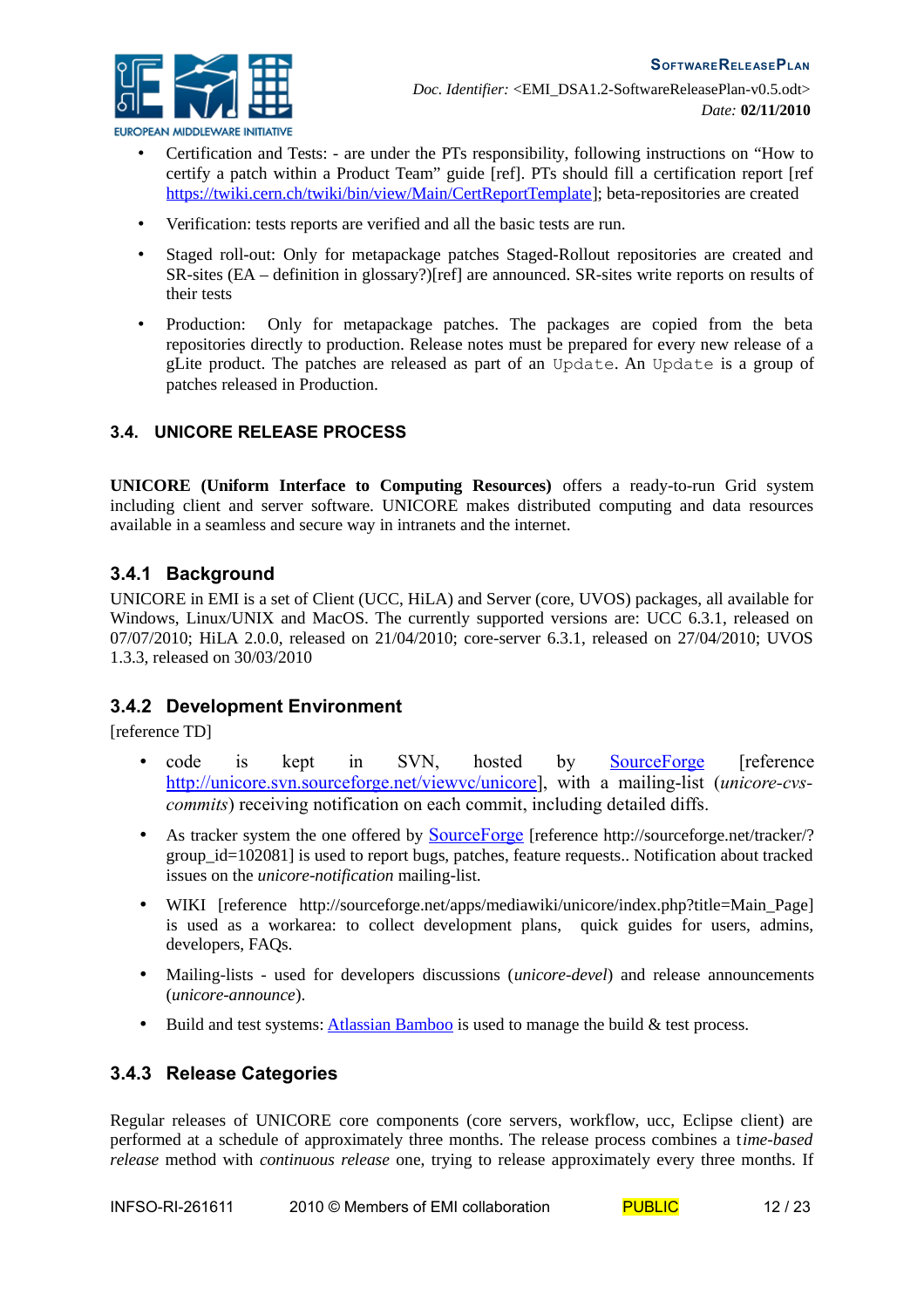

there are no changes, like bugs solved or improvements there's no release. The benefit of having a new release has to outweigh the work associated with it.

To ADD

#### **3.4.4 Workflow:**

- a new version of a component is built and tested thoroughly by the developers and any additional "in-house" testers
- the "release candidate" of the component is made available for download on public repository (not SourceForge). It is announced on development mailing list (unicore-devel) and to other stakeholders, e.g. projects.
- there is a 10 working days "voting period"
- in case of bug reports, these are fixed, and the release candidate is updated.
- if no objections are raised and no (further) critical bugs have been reported, the software is released on SourceForge repository.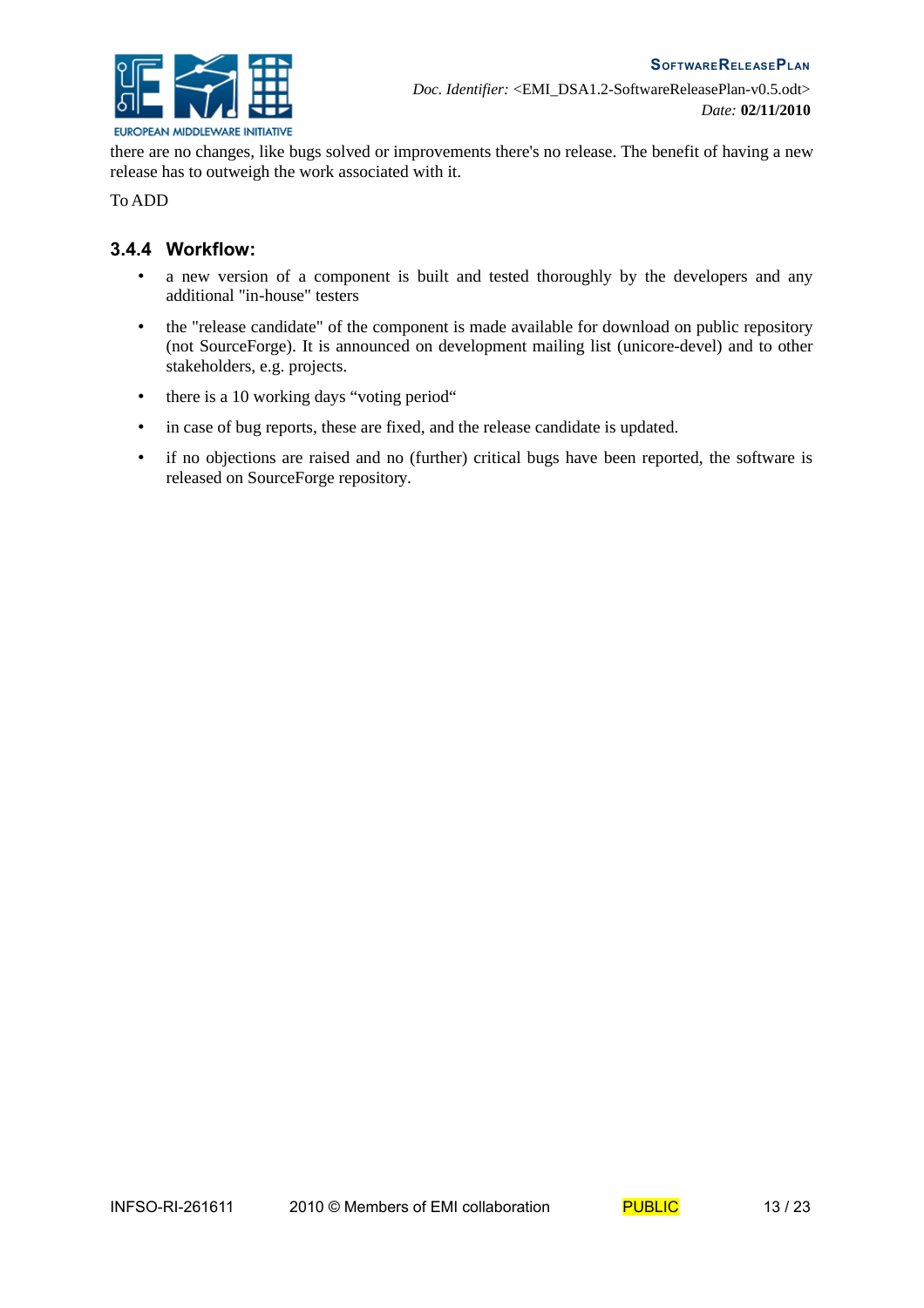

#### **4. EMI RELEASE MANAGEMENT**

#### **4.1. ACTORS AND ROLES**

**Developer** - is responsible for the maintenance of a particular part of the codebase, which includes fixing bugs and adding new features to software components. They can belong to one or more Product Teams, depending on the components they are developing

**Product Team (PT)** – small teams of software developers, fully responsible for the successful release of a particular software product (or group of tightly related products) compliant with agreed sets of technical specification and acceptance criteria. The individual Product Teams are requested to execute the necessary processes and procedures and respect established requirements and priorities as globally defined and endorsed by the EMI project executive and technical leadership.

**Product Team Leader (PTL)** - responsible for managing a specific PT, for the design, development, support and maintenance of specific products

**Software Quality Control Leader (SQCL)** - responsible for the Software Quality Control layer, which ensures both SQA and SQAP are being followed by the development teams. All the releases of EMI components need to satisfy well-defined certification and validation criteria before being included in a stable EMI distribution, sufficient to guarantee to a high degree of confidence that all EMI products meet or exceed the requirements set by EGI and that no regression are introduced.

**Technical Area Coordinator**: the members of the Project Technical Board responsible for the overall coordination of each of the four technical areas: compute, data, infrastructure and security areas. The TACs are responsible to define together with the relevant Product Team Leaders the technical strategy of their area. They are also responsible to define together with the TD and the other TACs the overall project technical plans. The TAC are proposed by the PD and the TD and approved by the CB.

**Release Manager:** - responsible for overall coordination. Main duties include: assure the good functioning of the release process, manage release delivery and scheduling, chair the EMT and ensure that its agenda reflects all relevant issues of the day.

#### **4.2. DECISION-MAKING BODIES**

**Engineering Management Team (EMT)** - lead by the Release Manager and composed of the PTLs (or duly appointed representatives), a QA representative, a Security representative, representatives of the Operations teams of the major infrastructures (EGI, PRACE, etc.) and invited experts as necessary. It manages the release process and the "standard' changes, that is all the changes that are pre-approved based on established policies and do not need to be individually approved by the PEB or the PTB, like: software defects triaging and prioritization, technical management of releases, integration issues, and user support request analysis.

**Project Technical Board (PTB)** - led by the TD and composed of the Technical Area Leaders and a representative and is responsible to assist the TD in defining the technical vision of the project and deciding on specific technical issues. The PTB members are the coordinators of the project Technological Areas.

**Project Executive Board (PEB)** - responsible to assist the Project Director in the execution of the project plans and in monitoring the milestones, achievements, risks and conflicts within the project. It is led by the PD and is omposed of the Work Package Leaders, the Technical Director and the Deputy Technical Director.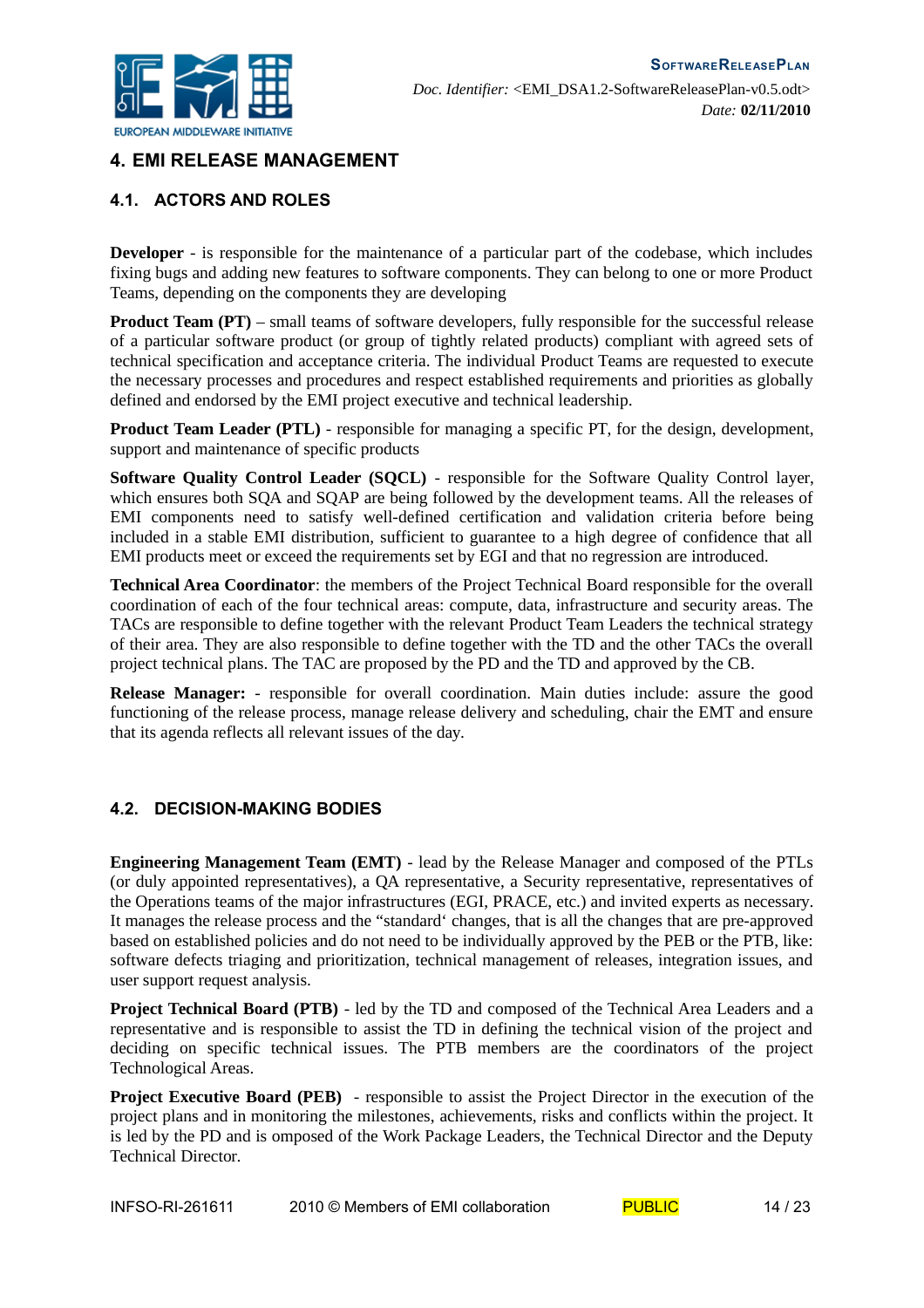

The EMI distribution will be organized in periodic major releases, tentatively delivered once a year, providing a good balance between the conflicting requirements of stability and innovation.

An EMI major release is characterized by well-defined interfaces, behavior and dependencies for all included components, available on a predefined set of platforms. What is included in a new EMI major release is defined by the PTB and the implementation of the plan is coordinated by JRA1.

Backward-incompatible changes to the interface or to the behavior of a component that is part of the EMI distribution can be introduced only in a new EMI major release. Changes to interfaces that are visible outside the node where the component runs (e.g. a WSDL) need to be preserved even across major releases, according to end-of-life policies to be defined on a case-by-case basis.

The availability of a new major release of EMI does not automatically obsolete the previous ones and multiple major releases may be supported at the same time according to their negotiated end-of-life policies.

#### **4.3.1 Components Releases**

An EMI distribution includes all the components that are developed within the project and that have reached production quality. Within an EMI major release, only one version of a given component is maintained. Four types of releases have been identified for a given component:

- **Major Release**: A major release for a component is characterized by a well-defined interface and behavior, potentially incompatible with the interface or behavior of a previous release. New major releases of a component can be introduced only in a new major release of EMI. The contents of a new major release are endorsed by the PTB and included in the project technical plan. The implementation is coordinated by JRA1.
- **Minor Release:** A minor release of a component includes significant interface or behavior changes that are backwards-compatible with those of the corresponding major release, but it can include new functionality or roll-ups of sets of software fixes not previously released as dedicated revisions. New minor releases of a component can be introduced in an existing major release of EMI. The contents of a new minor release are endorsed by the PTB and included in the project technical plan. The implementation is coordinated by JRA1. If the release is going to be introduced in an existing major release of EMI, the implementation is also supervised by SA1 in order to guarantee that the production quality and the backwardscompatibility are preserved. It is expected that minor releases will be made available a few times per year.
- **Revision Releases**: A revision release of a component includes changes fixing specific defects found in production and represents the typical kind of release of a component during the lifetime of an EMI major release. It cannot include new functionality or change the nominal expected behaviour of the components. Revision releases will be made available very frequently and user will be able to decide whether to apply the revision or not based on the existing impact of the defects on their activities.
- **Emergency Releases**: An emergency release of a component includes changes fixing only high-impact, high-severity bugs like security issues and can follow special shortened release procedures. Emergency releases are made available as needed.

The type of release is reflected in the version of the corresponding package(s), as described bellow.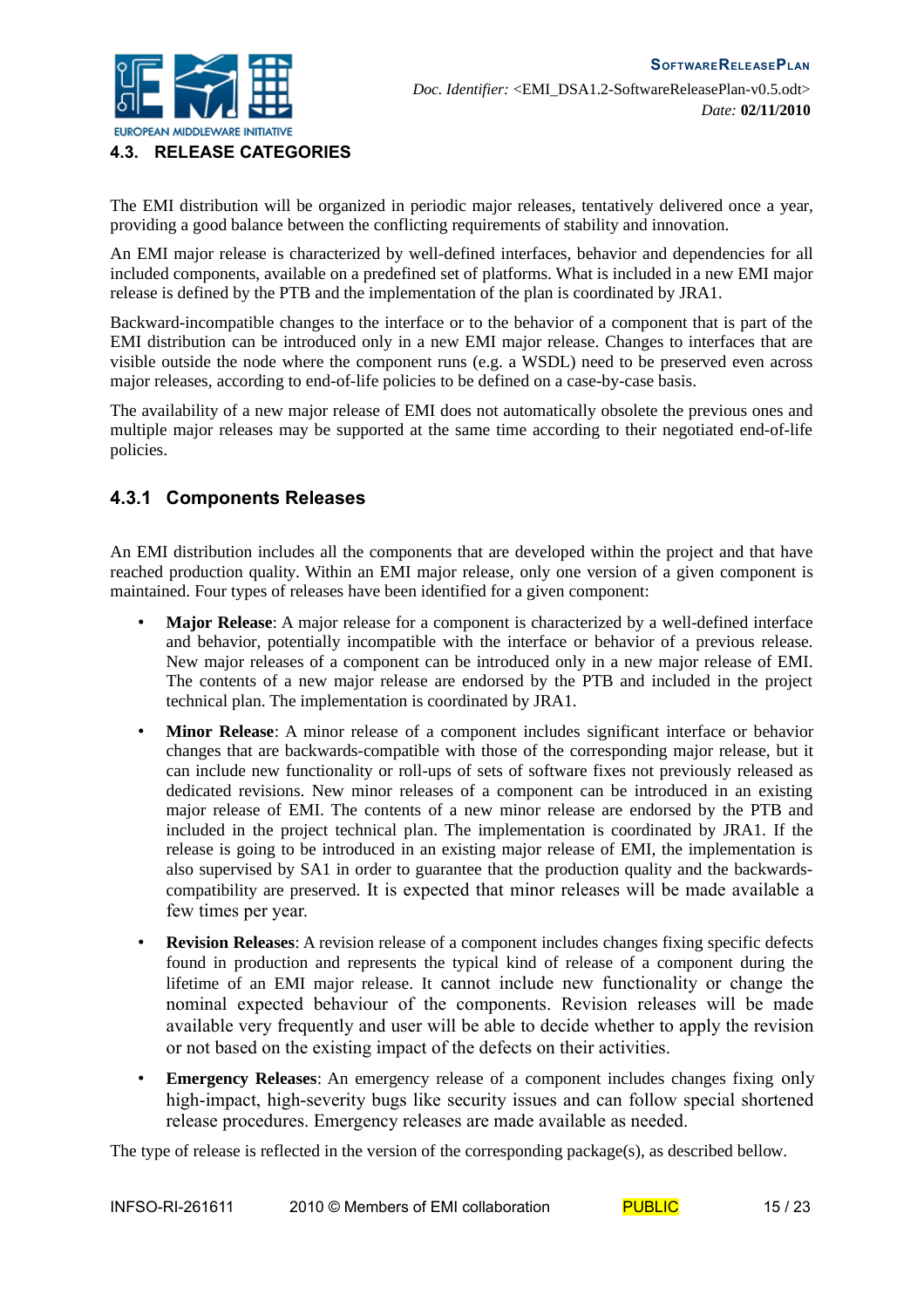

#### **4.3.2 Versioning Schema**

One of the EMI objectives, stated in the DoW, is the inclusion of EMI software products into standard repositories and open source Linux distributions (like Fedora, Ubuntu, etc), with the estimated target of 80% of the client components, selected services based on requirements.

In order to achieve this objective one important activity is to follow some of the main Linux distributions Packaging Guidelines like "Fedora Packaging Guidelines" [R#: [http://fedoraproject.org/wiki/PackagingGuidelines\)](http://fedoraproject.org/wiki/PackagingGuidelines) and "Debian Policy Manual" [R# : [http://www.debian.org/doc/debian-policy/\)](http://www.debian.org/doc/debian-policy/).

The EMI Packaging and Releasing Guidelines [R#:link to [https://twiki.cern.ch/twiki/bin/view/EMI/EmiSa2PackagingReleasingGuidelines\]](https://twiki.cern.ch/twiki/bin/view/EMI/EmiSa2PackagingReleasingGuidelines) prepared by SA2 in collaboration with SA1 should be used b the PTs when preparing their components.

Some of the guidelines are summaries bellow:

#### *Fedora/RHEL*:

Package Naming

- Dash '-' must be used as delimiter of name parts, no underscore ' ' nor plus '+' are allowed
- Even if they differ by case, package names conflicting with already existing ones are not allowed
- The SPEC file name should be %{name}.spec
- Subpackages such as doc, devel, etc. should be named with the main name and must use dash '-' as a delimiter. Examples are ssl-devel, httpd-doc.
- Modules:
	- PERL modules should have a name with 'perl-' prepended
	- Python2 modules should have a name with 'python-' prepended
	- Python3 modules should have 'python3' instead of 'python'

#### Package Versioning

- RPMs versions are: VERSION and RELEASE
- VERSION and RELEASE are delimited by dash '-'
- No dash is allowed in the VERSION
- To use a single SPEC file for different distributions, it is recommended to append the %{? dist} tag in the RELEASE field
- To release bugfixes for old branches, the recommended way is to append a version after the % {?dist} tag in the RELEASE:
	- Release: 1%{?dist} becomes 1%{?dist}.1 so that foo-1.0-1.fc4 < foo-1.0-1.fc4.1 < foo-1.0-1.fc5

EMI will adopt, for components releases, as VERSION-RELEASE numbering convention the typical major.minor.revision(-[age/release]) schema, where:

- increment in major# reflects a change in the component interface or behavior, that can be backward incompatible
- increment in minor# reflects a change in the component interface or behavior backward compatible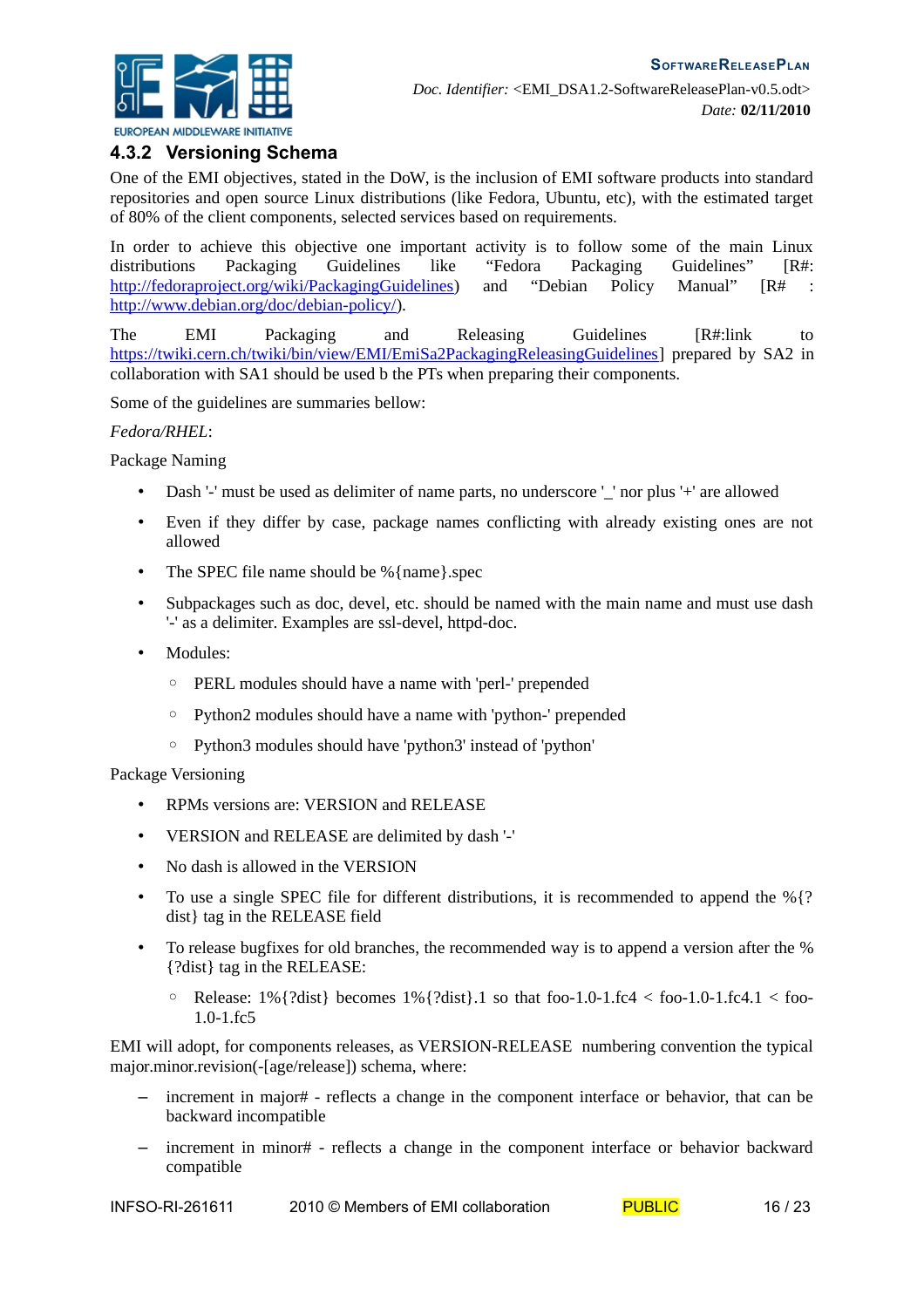

- increment in revision# reflects bugs fixes, with no new features
- increment in release# reflects a rebuild due to change in the external dependencies; changes in the ABI that imply the rebuild of all the clients; an emergency release for component-x.y.z, when the version component-x.y.z+1 is already ready.

#### **4.4. RELEASE CRITERIA**

The section describes which will be the criteria that must be met before deployment in the production environment, based on quality assurance recommendations, quality control certification & validation criteria.

According to ITIL, the objective of the Release Management is to ensure that:

- there are clear and comprehensive release and deployment plans that enable the customers to align their activities with these plans
- a release package can be built, installed, tested and deployed efficiently to a deployment group or target environment successfully and on schedule
- a new or changed service and its enabling systems, technology and organization are capable of delivering the agreed service requirements, i.e. utilities, warranties and service levels
- there is minimal unpredicted impact on the production services, operations and support organization
- customers, users are satisfied with the service transition practices and outputs, e.g. user documentation and training.

In order to be sure that these objectives are met, the release process is based on SMART release criteria, where SMART stands for:

- Specific the criteria is for the product (EMI) at this point in its life-cycle
- Measurable one can evaluate the software against it
- Attainable each criterion is achievable
- Relevant criteria are relevant by evaluating this product against what the customer wants and what developers wants
- Trackable one can evaluate the state of the criteria during the project

Purpose of having release criteria:

- Clearly specify the criteria that *must* be met for each of the public releases
- Document all the requirements of the customers/users
- Establish when a release is "done"

Some of the general criteria are:

- all code must compile and build for all mandatory platforms
- zero high priority bugs
- for all open bugs, documentation in release notes with workarounds
- all planned QA tests run, at least ninety percent pass

INFSO-RI-261611 2010 © Members of EMI collaboration  $PUBLIC$  17 / 23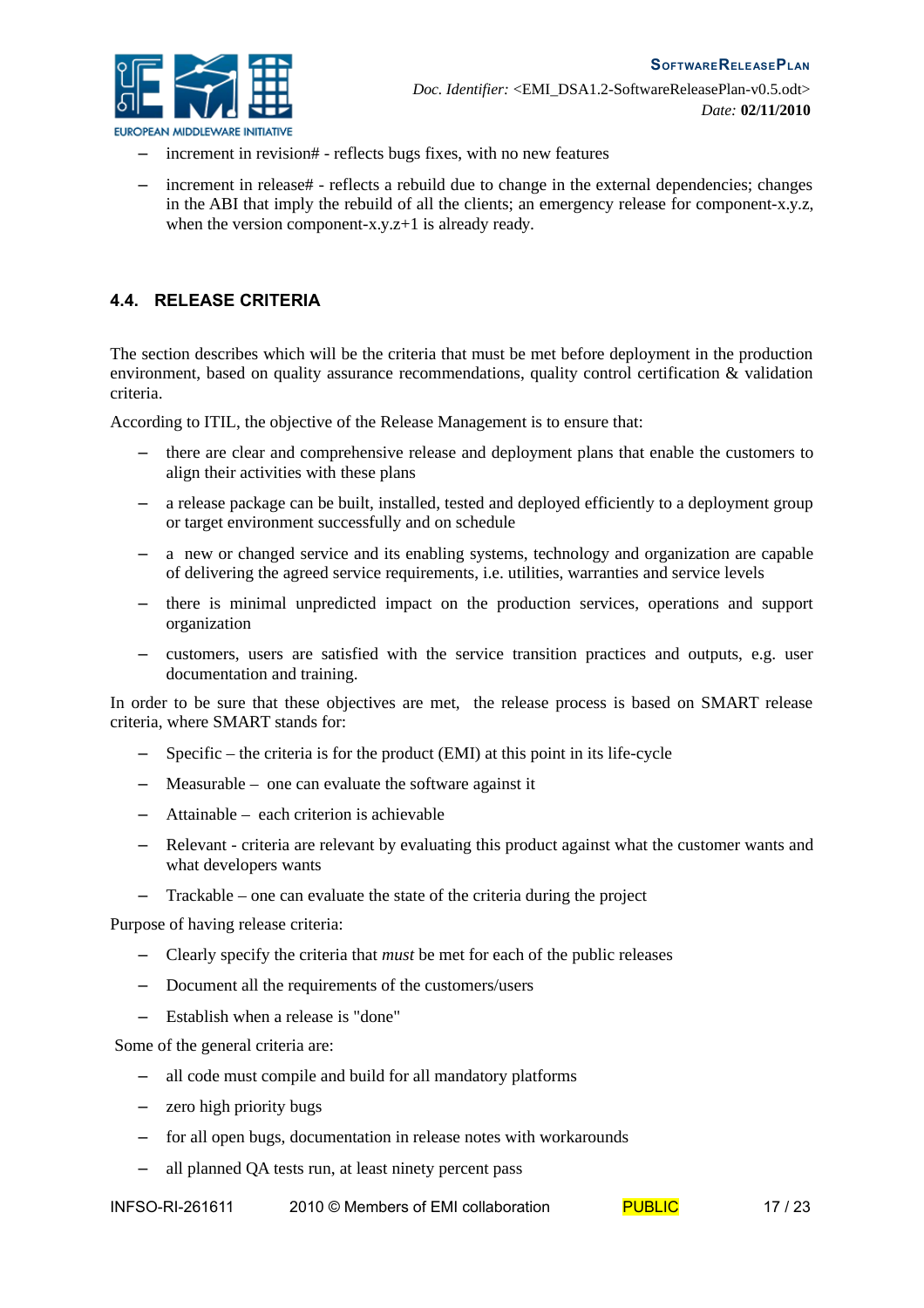

- functionality decided in planning phase is successfully tested on the release candidate
- ready to release by April 30!

to be completed with the specific criteria for each major EMI release [R# reference to SA1 twiki containing the release criteria]

The way to release a component within an EMI release is by mean of a Release Candidate (RC), that will be characterized by the following information:

- List of packages affected by the change and the URL from where they can be downloaded.
- Associated EMI major release.
- Release Notes: non-technical text written in good english giving an overview of the change introduced by the packages.
- List of bugs/feature requests fixed in the packages and the links to the corresponding item in the tracking tool.
- Link to the test report where the test results of the executed tests are included. This should prove that all mandatory tests relevant to the released packages have been executed successfully.
- Link to the relevant documentation (user guides, troubleshooting guides, etc...)
- List of known issues associated with the release.
- Changelog of each of the released packages containing the developer's comments associated with each change.

#### **4.5. RELEASE PROCESS**

#### **4.5.1 Coordination Meetings, Comunication Channels**

As mentioned before, the EMT is the place where takes place the technical management of releases, discussions on integration issues, and user support request analysis.

Weekly meetings, telephone conferences, are organized on Monday, from 15:00 to 16:30 to discuss:

- status of releases:
	- supported platforms;
	- external dependencies;
	- ETICS-configurations,
	- test & certification;
- documentation:
	- updates in Guidelines for Configuration & Integration, Packaging & Releasing, Change  $\&$ Release Management, Testing & Certification, Metrics Generation
- review of the RfC (Request for Change):
	- checks whether the information in the RFC is illogical, unfeasible, unnecessary or incomplete.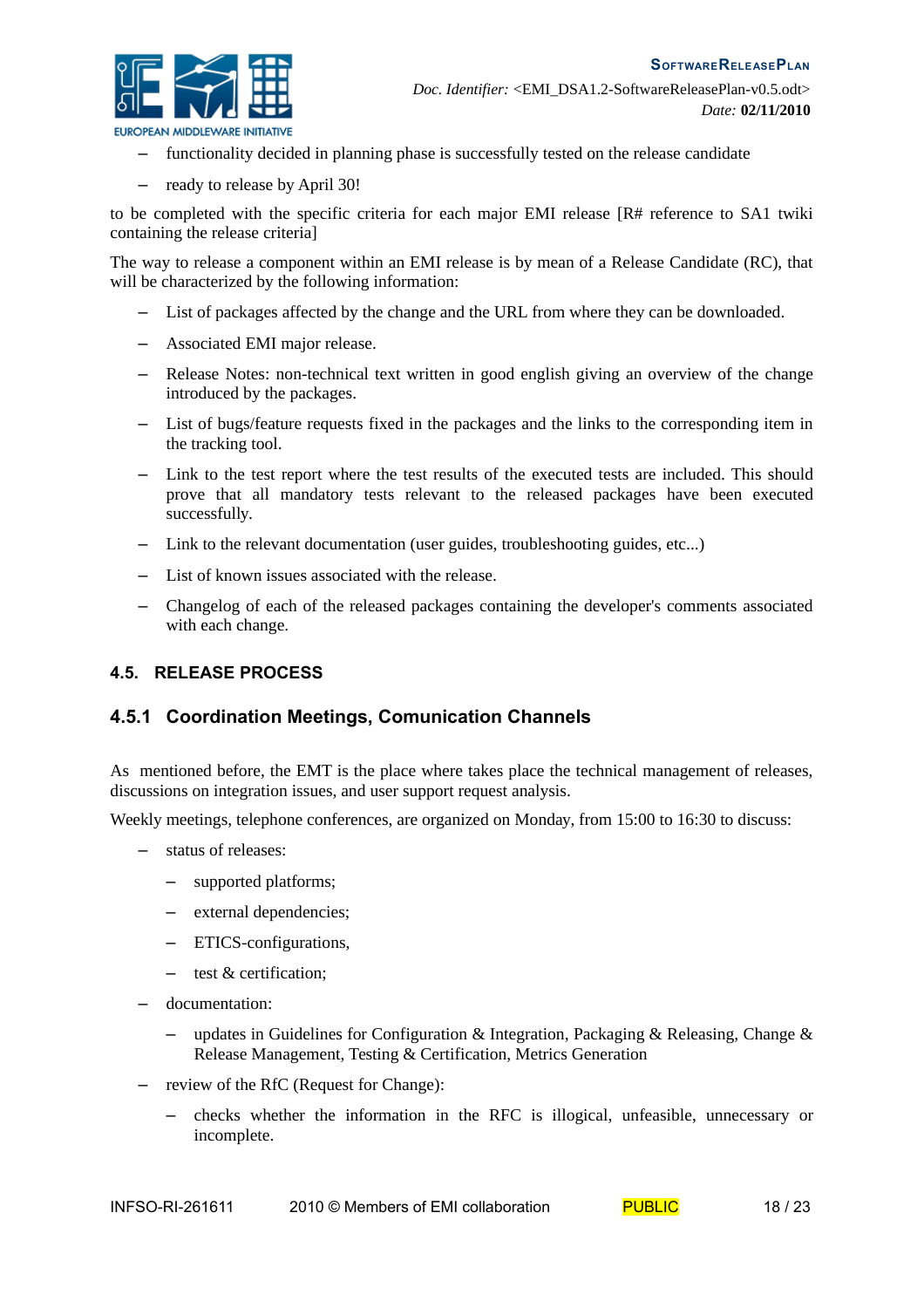

Meetings are held using the EVO system [Ref.] and the agendas are available under Indico [Ref.]. The mailing-list [emt@eu-emi.eu](mailto:emt@eu-emi.eu) is used for the EMT discussions, communications of meetings. All details are included on the EMT twiki page at [REF]

#### **4.5.2 Tracking-Tool (Jira), Issues Fields**

#### **4.5.3 External Dependencies**

One of the issues of having to integrate 4 middleware stacks is that the external dependencies used by different middleware distributions are of different versions and are taken from different sources The solution found by the Configuration & Integration Task-Force is that all components will try to use default versions from OS YUM/APT repositories and EPEL.

A common list of dependencies for all components was created [Ref] and is used to install them on the VM images used by the ETICS-build system.

To add external dependencies, as this should be added also in the ETICS project configuration, PTs should follow the steps bellow:

- A PT requests to have an external dependency with a certain version in the ETICS project configuration.
- The PT confirms that the dependency + version can be installed from OS or EPEL.
- If the dependency comes from another repository or the requested version is not available:
	- 1. The PT justifies the need for it in the EMT
	- 2. The EMT approves the distribution of the external dependency from the emithird-party repository.
	- 3. The PT is then responsible for maintaining the external dependency in ETICS.
	- 4. The information on the special external dependencies is added on the Release Candidate task, in JIRA
	- 5. The affected components are released to production with the external dependency.
	- 6. If a package is not available in the right package format (RPM or DEB) and it is required as dependency, the requester PT will be responsible of creating the proper package, building the package from source and making it available as an ETICS external.

#### **4.5.4 Build Process**

Aiming at achieving the objectives present in the DoW:

- a target of 80% of clients in mainstream Linux distributions
- Reduction of redundant components
- Software development tools aligned across activities, partners and middleware stacks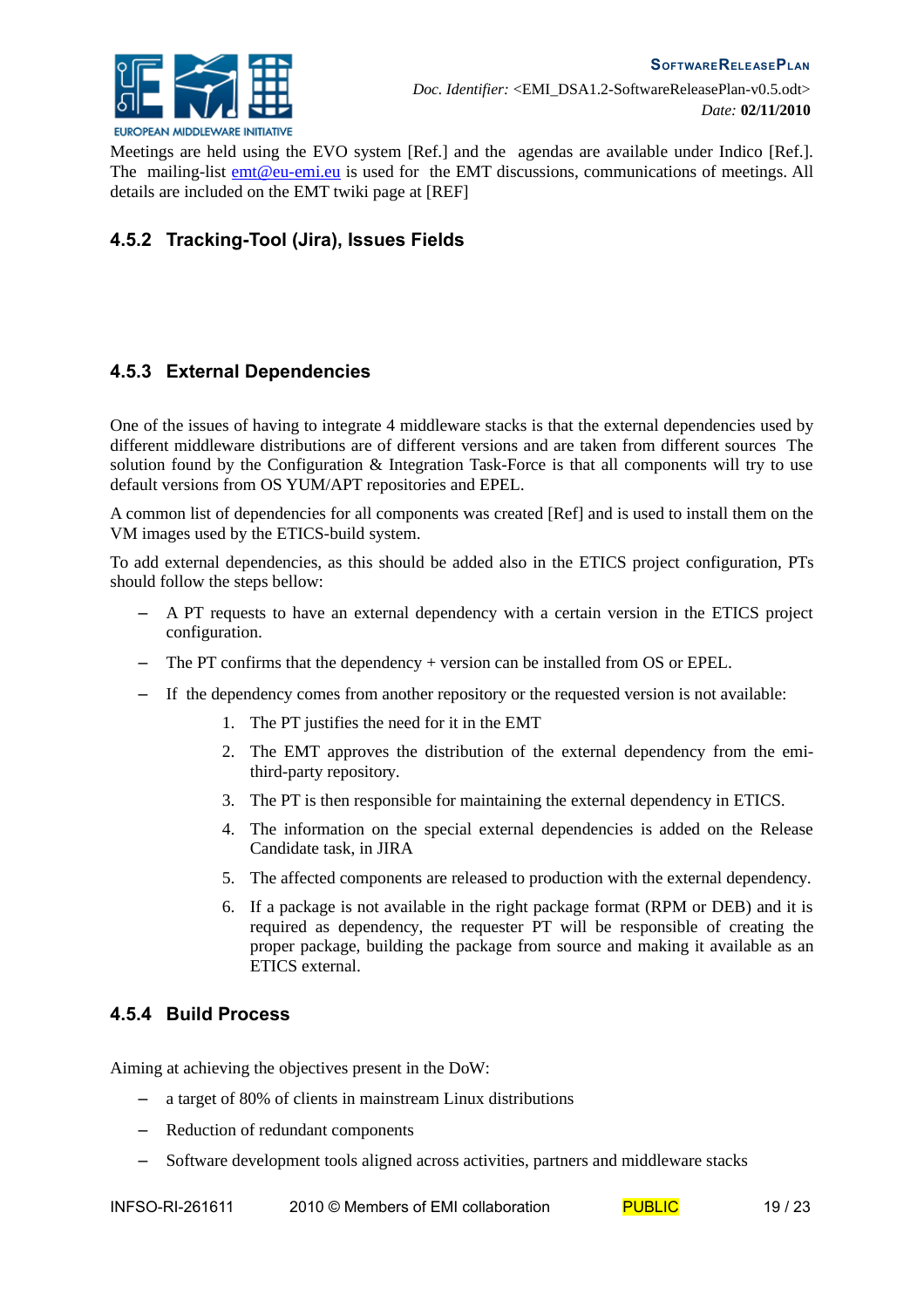

– After a transition period the entire project must be aligned on the same procedures and tools.

the Integration & Configuration Task-Force arrived at the following conclusions and prepared the Configuration & Integration Guidelines [Ref]:

- A single tool will be used to perform integration builds from source (nightly builds). All build tools will be supported and integrated via this unified integration system.
- Even though ETICS cannot be considered the optimal tool for each environment, it is the only one able to handle an integration build from source of all the four middleware distributions. Therefore it will be used to produce a first unified integration system.
- EMI is to use a common build, test and QA system as much as practically possible. Currently the system of choice is ETICS. All components to be released as part of EMI must have configurations in ETICS
- EMI is released on two sets of platforms, mandatory and optional. Mandatory platforms must be supported by all components in EMI, optional platforms can be supported by individual PTs depending on needs of technical capabilities. Currently EMI 0 and 1 are going to be supported on RHEL5 and compatible platforms and Debian 5 and compatible platforms on 32 and 64bit platform
- All components in EMI must be provided in the standard packaging formats typical of the supported mandatory platforms. Currently this means rpms for RHEL5 and compatible platforms and debs for Debian 5 and compatible platforms
- The EMI Repository must contain always non conflicting packages and only packages that are not commonly available on standard OS repositories or other mainstream repositories such as Fedora or EPEL

#### **4.5.5 Delivery Strategy(EA announcements, EMI Repository upload)**

The section will describe the release process, from the coordination meetings (EMT) where decisions on features list, priorities, will be taken, to the tracking-system (issues fields description), description of the build process, management of external dependencies, and the delivery strategy – repository update, communication with EA-sites, EGI and other DCIs.

#### **4.6. RELEASE SCHEDULE**

#### **4.6.1 Time-Based Release Schedule, Maintenance Schedule**

#### **4.6.2 3-years Release Schedule**

**4.6.2.1 Feature List**

#### **4.6.3 EMI First Release Schedule**

#### **4.6.3.1 Feature List**

#### **4.6.3.2 Release Schedule**

The section will contain the motivation of time-based releases, the maintenance (EOL) schedule, a list of the features that we'll try to achieve during the three major releases and a detailed feature list and schedule for the first-year EMI-release.

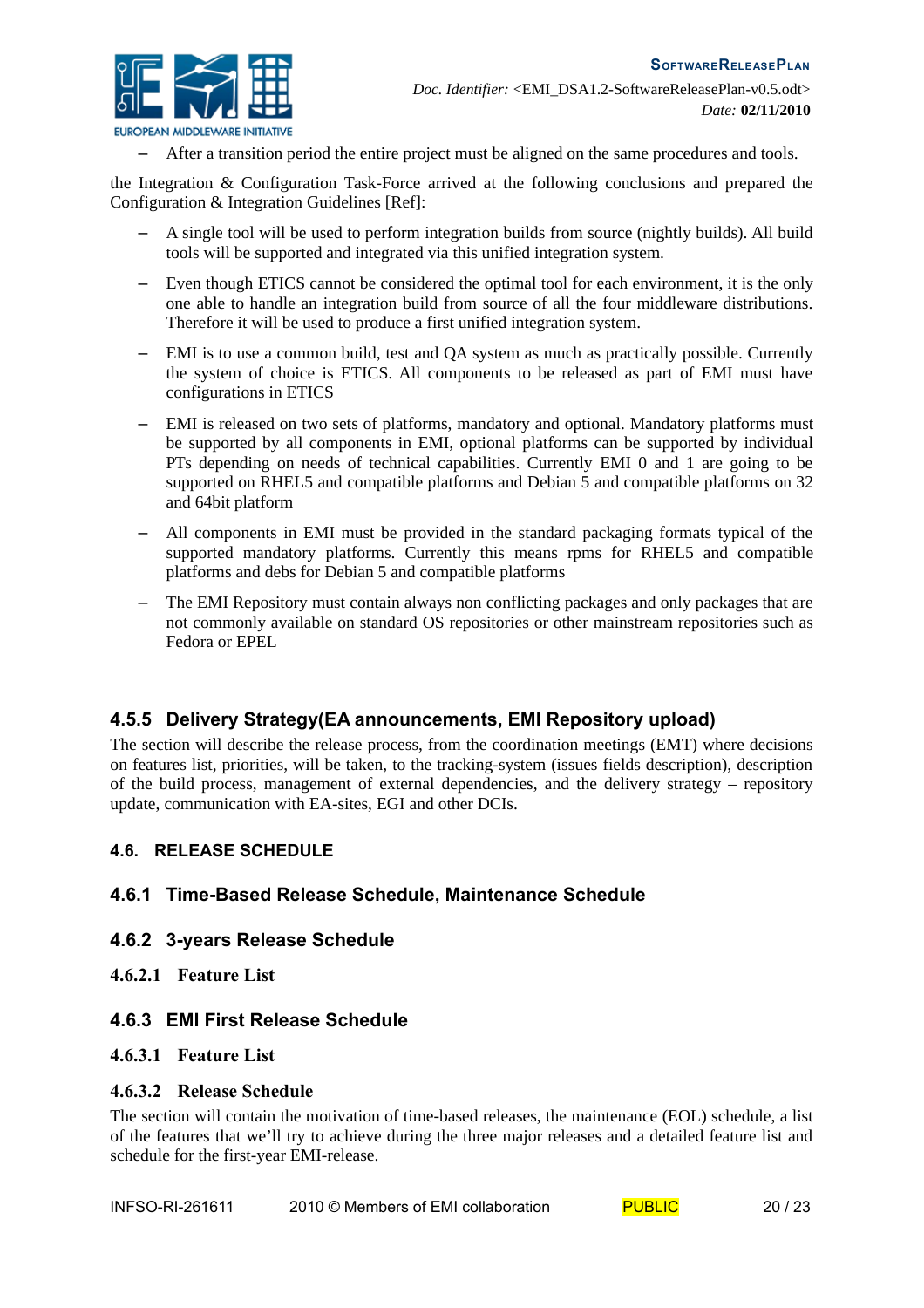#### **SOFTWARERELEASEPLAN**



*Doc. Identifier:* <EMI\_DSA1.2-SoftwareReleasePlan-v0.5.odt> *Date:* **02/11/2010**

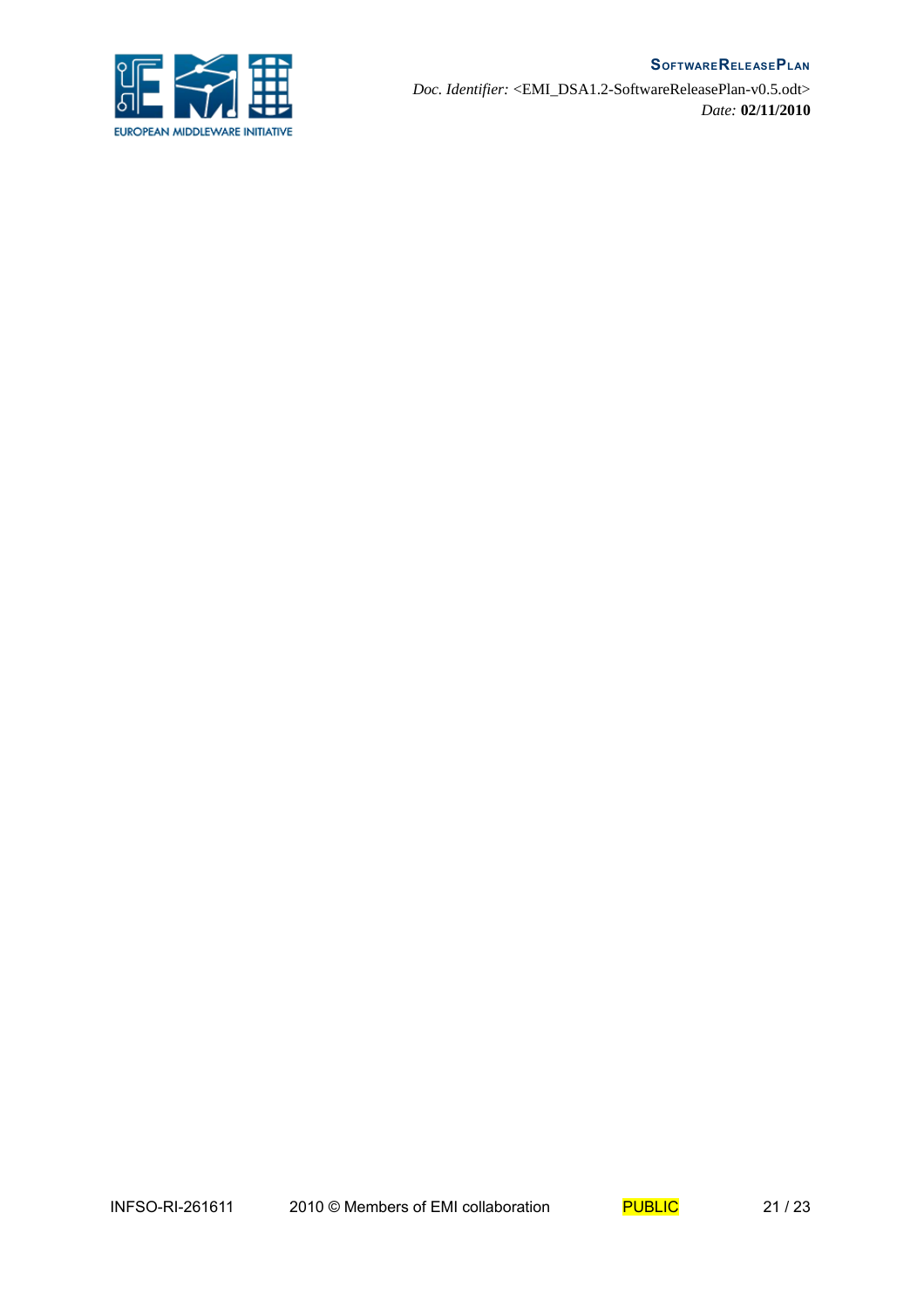

#### **5. INTERNAL RELEASE EMI-0**

EMI-0 is an 'exercise' release designed to understand how to apply the agreed procedures, find any problem about tools and processes and in general fine tune the EMI software engineering process before the EMI 1 release. The outcome of EMI 0 is not expected to be released to external users. The goal of EMI 0 is to prepare a consistent, coherent repository of non-conflicting packages by the end of October 2010 without any specific commitment on functionality.